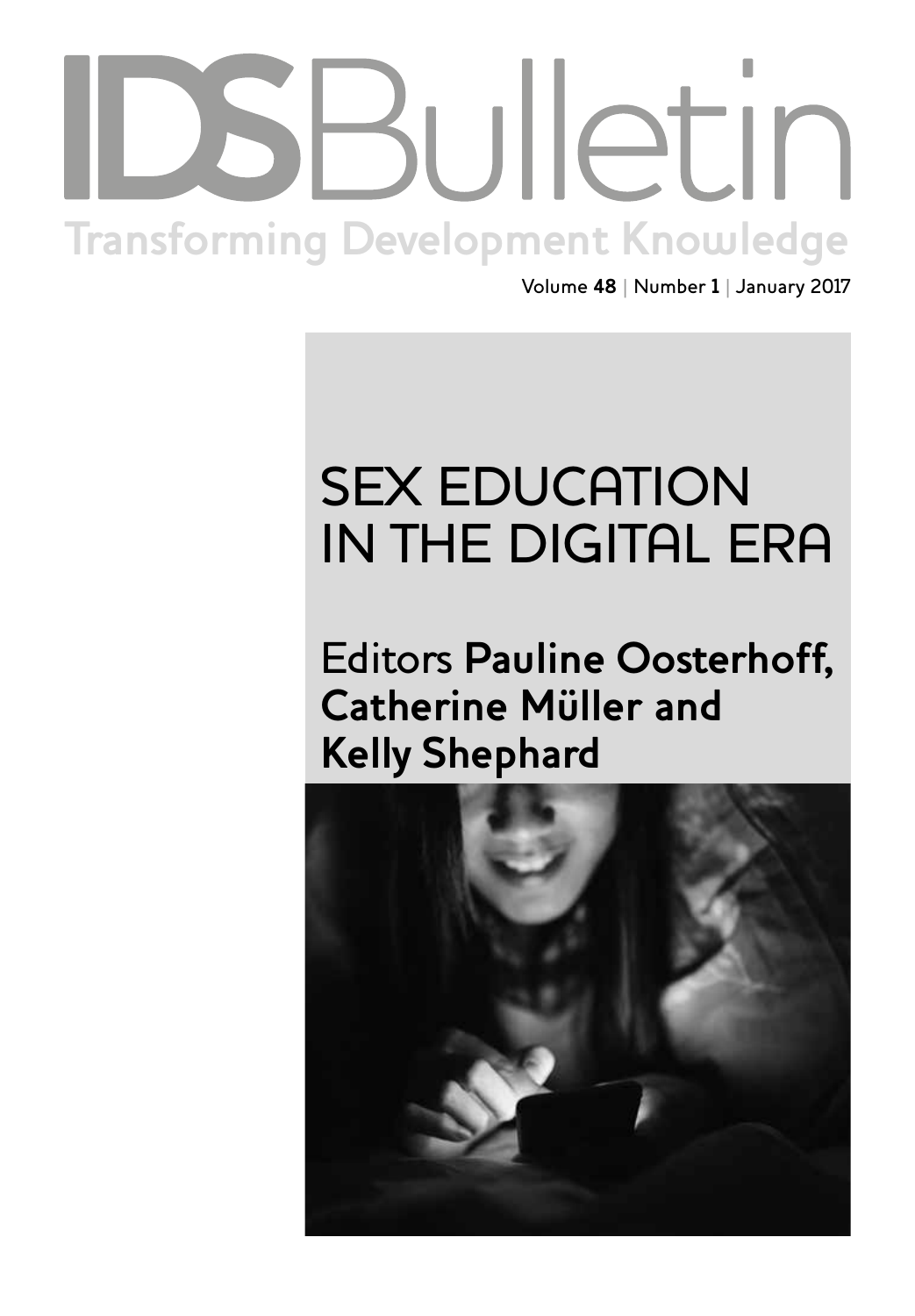| <b>Notes on Contributors</b>                                                                                                  | iii.         |
|-------------------------------------------------------------------------------------------------------------------------------|--------------|
| Introduction: Sex Education in the Digital Era<br>Pauline Oosterhoff, Catherine Müller and Kelly Shephard                     | $\mathbf{1}$ |
| Enabling Online Safe Spaces: A Case Study of Love Matters Kenya<br>Maaike van Heijningen and Lindsay van Clief                | 7            |
| New Digital Ways of Delivering Sex Education: A Practice Perspective<br>Linda Waldman and Isabelle Amazon-Brown               | 23           |
| #ByeTaboo: Expanding Access to Sexual and Reproductive Health and<br><b>Rights Education</b><br>Natalia Herbst                | 43           |
| <b>Digital Pathways to Sex Education</b><br>Catherine Müller, Pauline Oosterhoff and Michelle Chakkalackal                    | 61           |
| Feeling 'Blue': Pornography and Sex Education in Eastern Africa<br>Kristen Cheney, Annah Kamusiime and Anteneh Mekonnen Yimer | 81           |
| Blurring the Boundaries of Public Health: It's Time to Make Safer Sex Porn and<br><b>Erotic Sex Education</b>                 |              |
| Anne Philpott, Arushi Singh and Jennie Gamlin                                                                                 | 99           |
| Glossary                                                                                                                      | 117          |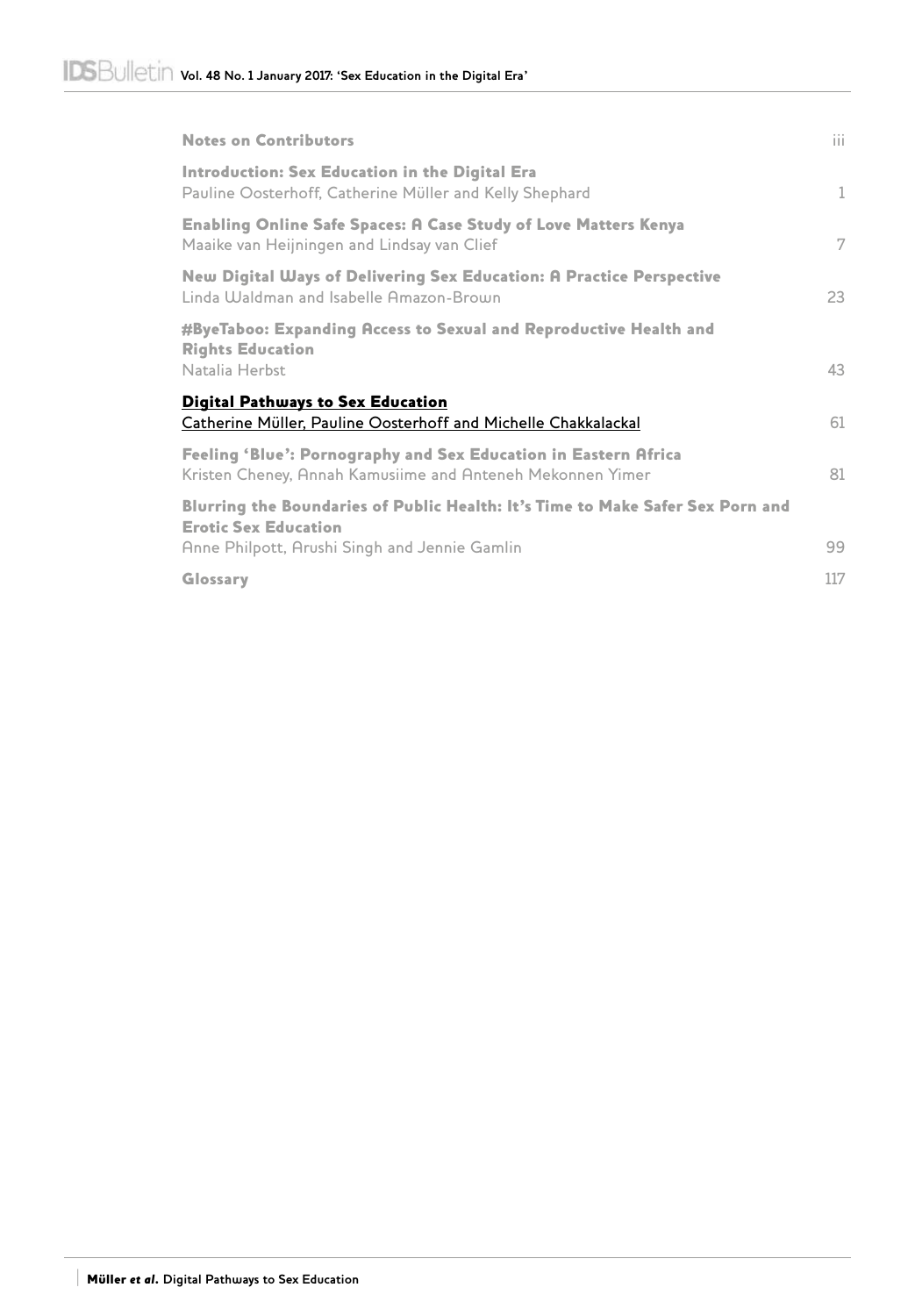## Digital Pathways to Sex Education

### Catherine Müller, Pauline Oosterhoff and Michelle Chakkalackal

Abstract For most young people in the world, sex and relationships have a big impact on their lives. However, various gatekeepers restrict reliable information on sexual health that has a positive take on pleasure and relationships. Therefore, online sex education is of vital importance for young people. Using online traffic data and information on operational realities from Love Matters – an online provider of sex education on web, mobile and social media platforms in China, Egypt, Kenya, Mexico and India – this article attempts to contribute to an understanding of how online information about sexual health education in different national contexts is accessed by users and restricted by gatekeepers. Our findings show the importance of understanding audiences, visible traditional and invisible online gatekeepers, and working with local and supranational commercial organisations for effective outreach and provision of sex education.

**Keywords:** sex education, gatekeepers, online, social media, censorship.

#### 1 Motivation

For most young people in the world, getting reliable information about sex can be difficult. In many countries traditional gatekeepers such as religious and educational authorities are still powerfully restricting access, content and materials used for sex education. Researchers and sexual rights activists have argued that sharing information about the positive, pleasurable aspects of sexuality, rather than the risky aspects, can enhance the effectiveness of communicating sexual health information (Dyson *et al*. 2003; Allen 2001; Hirst 2013). The internet has been identified as a (potentially) very valuable avenue for comprehensive, interactive and youth-friendly sex education (Simon and Daneback 2013). Yet online sex education is directly and indirectly restricted in many countries by national laws that limit freedom of expression on the internet, prohibit pornography or criminalise same-sex relationships. There are also 'new' – as opposed to traditional – invisible gatekeepers, such as Facebook and Google in online spaces, which specifically restrict access to information about nudity, cleavage, adult content or sexually explicit content  $(APC 2010)$ ,<sup>1</sup> and impose

© 2017 The Authors. *IDS Bulletin* © Institute of Development Studies | DOI: 10.19088/1968-2017.106 This is an Open Access article distributed under the terms of the Creative Commons Attribution 4.0 International licence, which permits unrestricted use, distribution, and reproduction in any medium, provided the original authors and source are credited. http://creativecommons.org/licenses/by/4.0/legalcode

The *IDS Bulletin* is published by Institute of Development Studies, Library Road, Brighton BN1 9RE, UK This article is part of *IDS Bulletin* Vol. 48 No. 1 January 2017: **'Sex Education in the Digital Era'**; the Introduction is also recommended reading.

 $\left[\right(\text{cc})\right]$  BY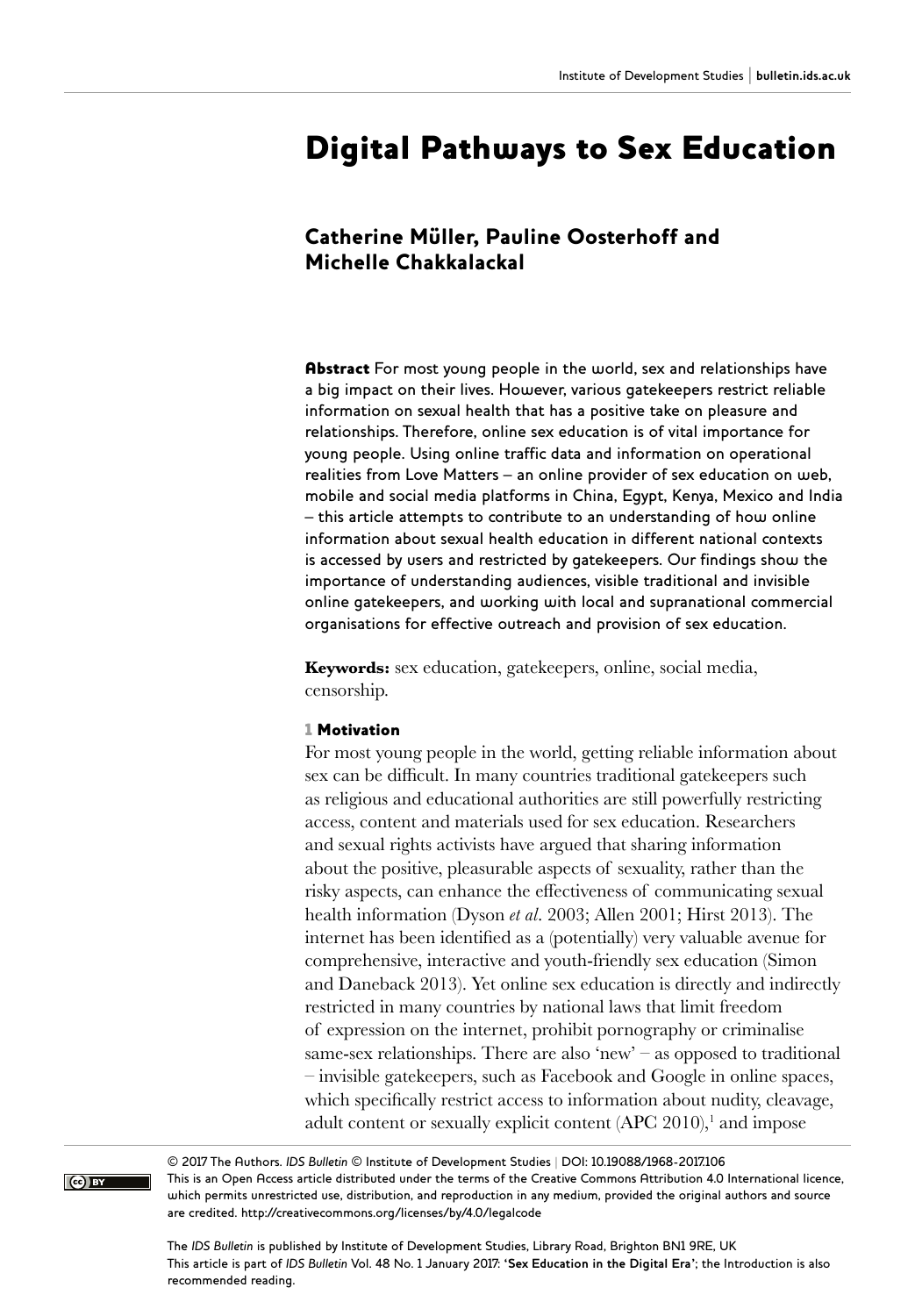strict rules. More often than not, faceless algorithms rather than humans make decisions about what is and is not acceptable, creating a new class of challenges. Research has not looked at how these rules shape the interactions between sex educators and the new internet gatekeepers, while these are arguably key in setting boundaries on strategies for reaching out to young people with information about sex and relationships.

Online sex education platforms such as Love Matters reach millions of young people in countries where they cannot access trustworthy information otherwise. How do young people reach these sites? Do they land accidentally on a sex education site while looking for pornography or are they purposely looking for reliable information about sexuality and/or relationships? Knowing more about different user pathways would help build more effective online sex education interventions in different sociopolitical contexts and environments, as sex educators could direct users more efficiently to relevant information. This article explores digital pathways that bring users from different countries to a sex education site.

#### 2 Sex education in the digital age

An increasing number of countries are approaching comprehensive sex education through the dual lens of age-appropriateness and cultural relevance, with an eye to providing scientifically accurate, realistic and non-judgemental information.2 However, few adolescents get effective, sex-positive sex education (Johnson *et al*. 2016). Instead, in many parts of the world, sex education focuses on the risks and biomedical aspects of sexuality such as sexually transmitted infections (STIs), contraception and the mechanics of conception. Research shows that adolescents would value more positive and realistic approaches (Allen 2006, 2007). For example, in her study of 515 New Zealanders aged 17–19, Allen found that young people lacked knowledge of and missed a discourse on the ' "lived" experience of sexual activity and details of this interaction' (Allen 2001: 114) as a crucial piece in their sex education.

The internet could be a valuable avenue in providing sex education (Simon and Daneback 2013; Dyson *et al*. 2003; Hirst 2013) from a pedagogical point of view. Indeed, Simon and Daneback (2013) report that adolescents' demands to learn about sexual experiences are likely to make the internet – with its unique characteristics of availability, acceptability, affordability and anonymity – a perfect complement to, if not substitute for, traditional sources of sex education. Online sex education could provide a more interactive space where young people could anonymously discuss experiences and questions about sexuality and relationships that they face in real life.

Indeed, as some studies show, mass media such as the internet and traditional media in the form of television, music, movies, magazines and so forth are highly influential in young people's sex-related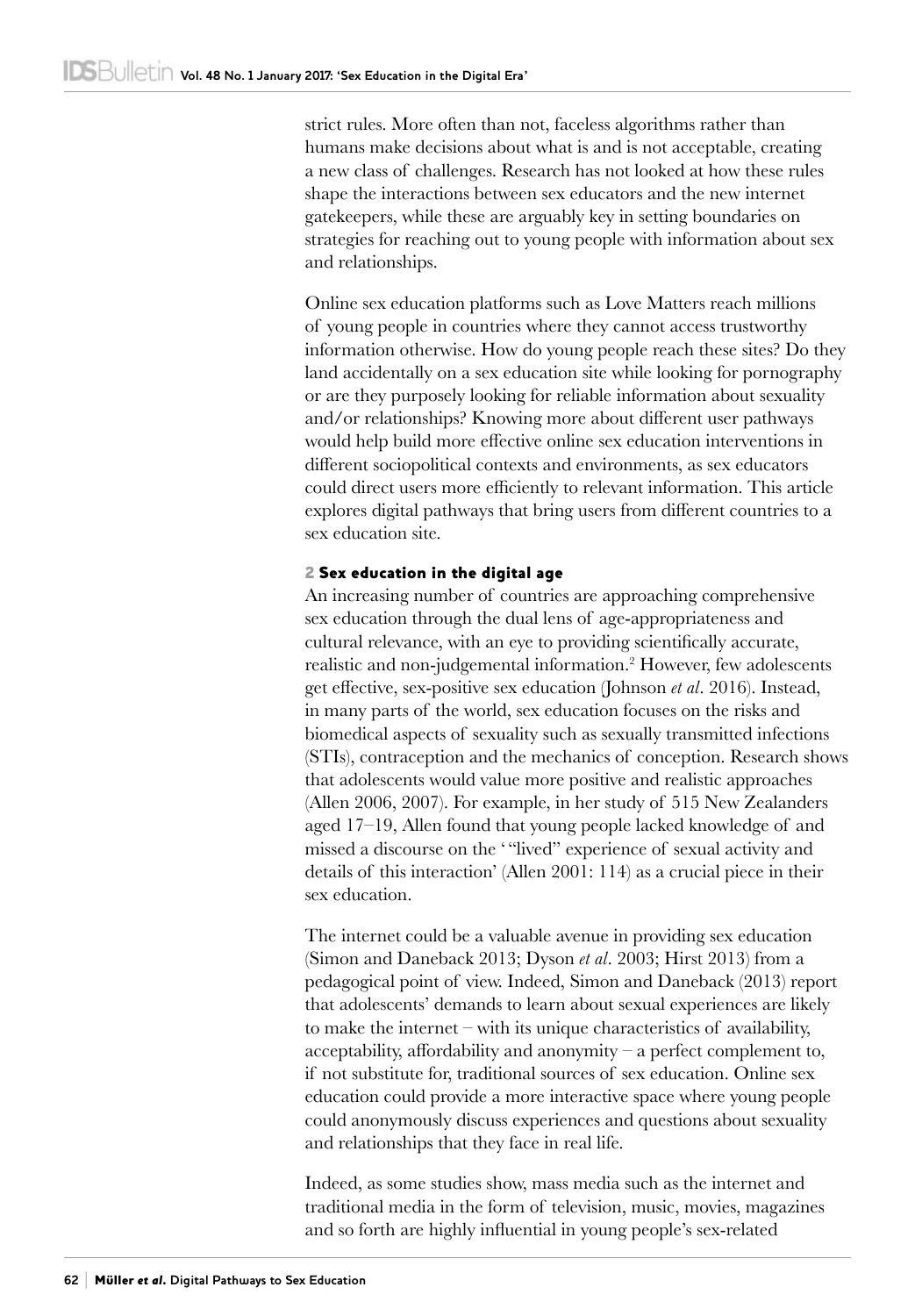knowledge, attitudes and behaviours (L'Engle, Brown and Kenneavy 2006; Lou *et al*. 2012). Ngo, Ross and Ratliff show that 'the internet is used to assemble sexual information that was not available from other sources such as the family and school' as well as a 'medium for expressing sexual identities and desires' (2008: S201).

In the first literature review of 36 articles focusing on use of the internet for sex educational purposes by adolescents aged 13–19, Simon and Daneback (2013) identified four distinct themes. First, adolescents engage with online sex information: depending on the sample, between 31.6 and 76.5 per cent of study participants in the United States, 20 per cent of a sample of school adolescents in Uganda, 34.3 per cent of Ghanaian adolescents, and 45 per cent of a female sample of adolescents in Nigeria had used the internet for information about sexual health. Second, the most commonly cited topics adolescents engage in online are HIV/AIDS/STIs, pregnancy and childbirth, sex acts and behaviour, contraception and protection, information about the body, relationships and social issues, and sexual identity and orientation.3 From the analyses, it was not clear whether these topics are pursued out of interest or because information on them exists; however, the authors stress that it is clear that 'adolescents are popularly engaging with information about pleasure-based and experiential sex, as well as sexual positions and behaviors' (Simon and Daneback 2013: 309). Third, several studies in the review – such as Bay-Cheng  $(2001)$ , Keller *et al*. (2002, 2004) and Isaacson (2006) – suggest that user-driven and positive messaging seem to be rare, and that information about topics such as sexual orientation and identity, masturbation, and abortion are marginalised. Furthermore, indicators of quality and sources are often missing. However, while young people's knowledge should not be overestimated, their intelligence should not be underestimated; 'adolescents are savvy users capable of determining what makes an online resource trustworthy' (Simon and Daneback 2013: 310). Finally, studies show that web-based sexual health education increases awareness, knowledge and behaviour related to sexual and reproductive health issues.<sup>4</sup>

Insights from studies such as those above have helped a great deal with developing interactive and comprehensive content in online sex education. What practitioners, policymakers and researchers are missing is a better understanding of why, when and how adolescents are searching for and gathering information, what experiences they have online, and how changes in technology – which is more interactive and social nowadays – as well as legal and cultural contexts affect the use of (re)sources. This article attempts to contribute to an understanding of how online information about sexual health education offered by sex educators operating from offices in different national contexts is accessed by users and restricted by gatekeepers. We focus on online traffic data from Love Matters, an online provider of sex education in five countries: China, Egypt, Kenya, Mexico and India.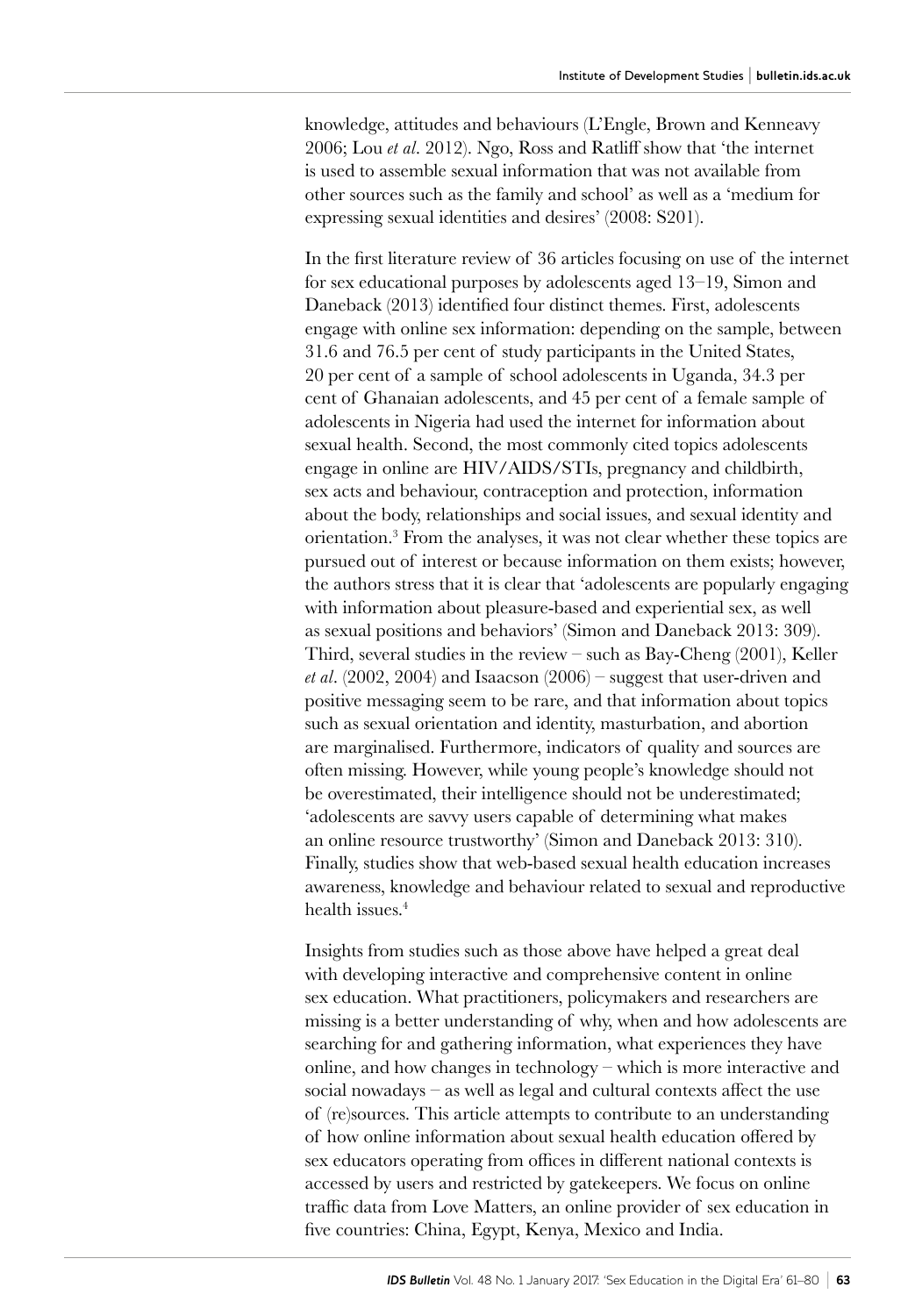#### 3 Study background – Love Matters

Love Matters is an initiative of RNW Media, which offers sexual health information with a positive take on sexual pleasure and relationships on web, mobile and social media platforms. Love Matters aims to provide 'plain-speaking' information on love, sex, and relationships. It offers playful and thought-provoking articles, testimonials, blogs and advice columns, and lively conversations on its platforms. Love Matters works with local and international partners to reach their target audience of young people aged 18–30 in China, the Arab world (currently focused on Egypt), Africa (focusing on Kenya), Latin America (focusing on Mexico and Venezuela), and India.

Before presenting the data, we discuss the national legal and political landscapes in which each of the Love Matters sites operates and how these could relate to our findings.

#### **3.1 Legal and political landscape**

Love Matters operates in national contexts with many different types of legal restrictions with regard to freedom of speech, and civil and political liberties. The legal environment is an important part of the context. Even if visitors do not reside locally, national Love Matters offices have to abide by these laws in their engagement with young people about sexuality and relationships. For example, a short information film, *My First Wedding Night*, on the Love Matters Egypt website attracted hundreds of thousands of viewers from Saudi Arabia.<sup>5</sup> But while audiences may be regional or global, Love Matters offices operate within national legal policy frameworks, which can be restrictive or enabling. The most prominent restrictive example is China, where there is a high degree of internet censorship. Additionally, new gatekeepers such as Facebook and Google have significant power in choosing which content to make available, searchable, and thus accessible, which consequently often defines how sex education is delivered. Disapproval messages<sup>6</sup> from Facebook refer to broad advertising policies but also give instructions on how to fix problems (e.g. by using a different image). Google's justifications for blocking an advert, however, are not particularly extensive and make no suggestions about how to fix problems.<sup>7</sup>

Censorship of nudity not only affects sex education; it has wider implications for all public education. A recent, very prominent example was that of documentary photography by Nick Ut from the Vietnam war, showing a victim of a Napalm attack in 1972 – a naked girl – running down a street.<sup>8</sup> Additionally, some browsers are automatically fitted with ad-blocking capabilities. For example, the UC browser – developed by Chinese company UCWeb, which is more popular in India than Google Chrome, with over half a billion people in China and India using it – comes with a built-in ad blocker in India, which most people do not switch off. So, regardless of content, advertisements would be blocked because they are advertisements. We briefly describe the specific legal and political landscape of each country below, with information on the status of sex and reproductive health education.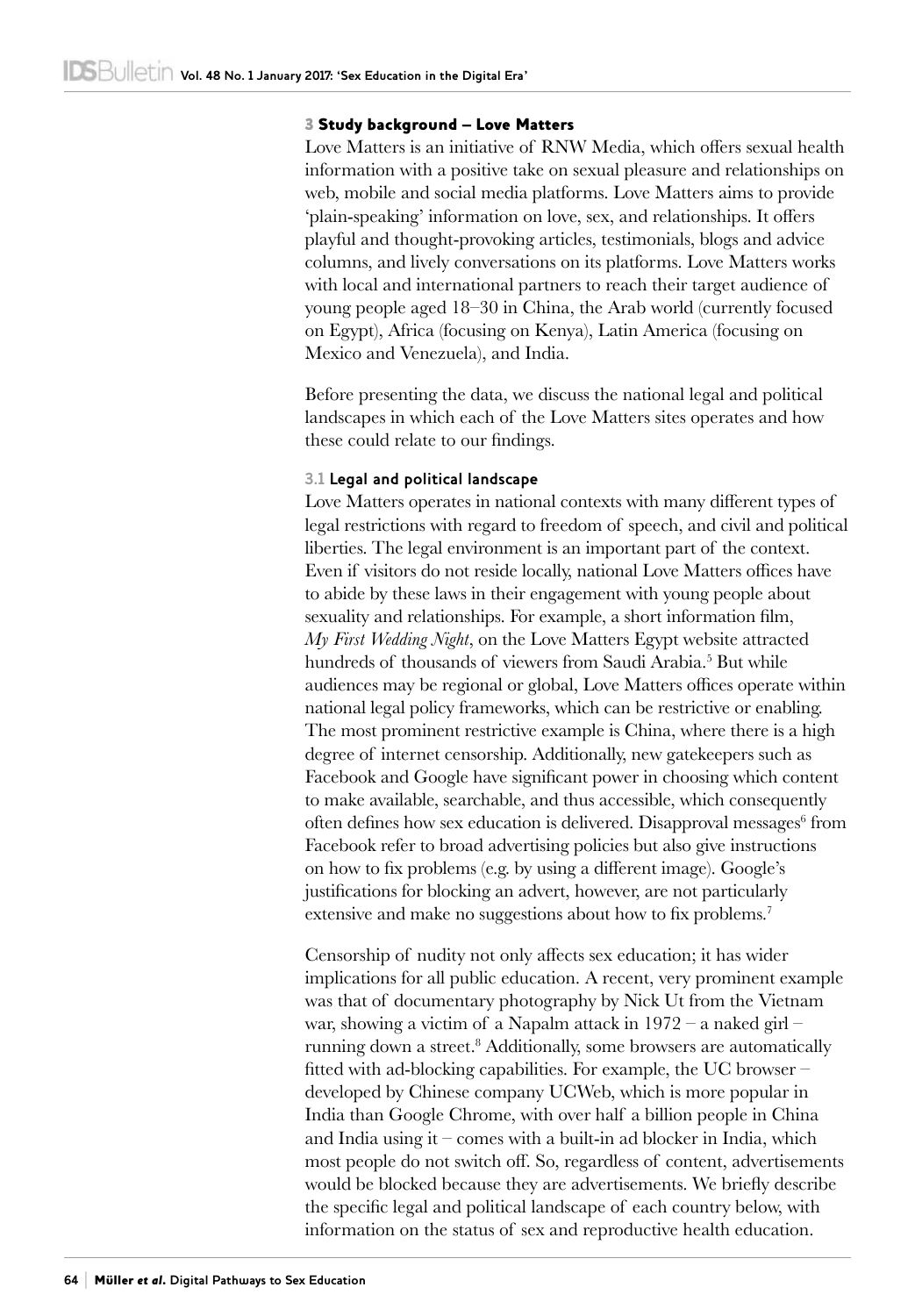#### China

China is well known for its strict censorship laws and family planning policies. Almost every piece of information going into and out of China is moderated by an extensive internet filtering system, the so-called 'Great Firewall'. International human rights organisations such as Human Rights Watch, Amnesty International and Reporters Without Borders (RSF) (Human Rights Watch 2013) have criticised China for its multi-layered internet censorship. Laws are broad and often vaguely written, leaving much room for subjectivity in their implementation. Spreading obscenity, pornography, gambling, violence, terror, or abetting the commission of a crime are illegal, but it is not clear what qualifies as pornography or obscenity.<sup>9</sup> In response and in addition to legislation, media companies and websites also have their own house rules to avoid being punished or shut down for hosting pornographic content. Furthermore, the government often launches campaigns to purge internet pornography and immoral content.<sup>10</sup> During these campaigns, internet companies temporarily tighten their censorship on all content related to sex and sexuality, including sex education content.

This unpredictable situation poses a constant challenge to the Love Matters editorial team, as there are no clear and consistent guidelines; it is left to the individual to err on the side of caution. As an editorial rule, no graphic content or details about sex are published, even if that material is available elsewhere in China, either online or offline. But what is 'graphic' can be the subject of debate. Although the state is committed to limiting population size and improving 'population quality' (Zhou *et al*. 2014), young people lack access to life skills-based education and high-quality, youth-friendly information on sexual and reproductive health and rights (SRHR) (United Nations 2015). Young people lack basic knowledge about sexual and reproductive health (UNESCO 2015).

#### Egypt

Internet access and freedom of expression are limited in Egypt. A multiplicity of bans and laws censor open, free discussions and information exchange (RSF 2016; Freedom House n.d.a; Amnesty International 2016).<sup>11</sup> This situation also affects Love Matters, because authorities target writers and creative people. For example, a blogger on Love Matters was arrested for something he had written somewhere else (ANHRI 2015). Sexual and reproductive rights in Egypt are conservative and heteronormative; and people have been arrested and tried on charges of 'debauchery' for their perceived sexual orientation or gender identity. Egypt's population policy 'explicitly addresses young adults only through the provision of healthcare for girls before marriage and premarital exams and counselling' (Beamish 2003: 6).

Most sex education programmes are offered by non-governmental organisations (NGOs) (UNFPA 2014). More than once, such NGOs have abruptly been denied access to a school due to pressure from parents or teachers who are displeased with the material taught (EIPR 2014). Pornography is illegal, but pornographic sites are readily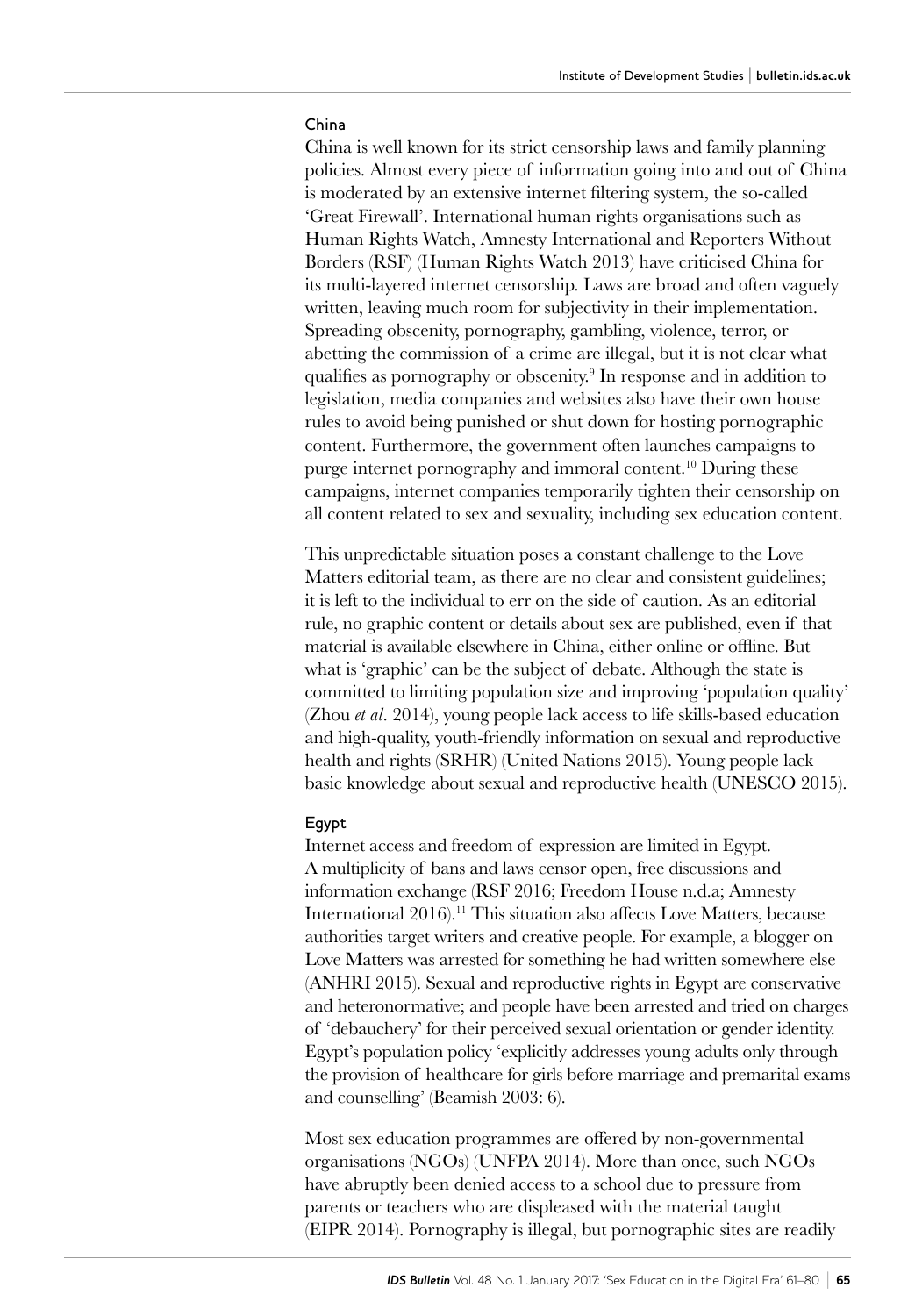available on the internet (Egyptian Streets 2015). The Love Matters editorial team is constantly assessing what might be accepted and culturally appropriate. Some topics, such as sex during menstruation, have triggered angry responses because, according to some, there is a Koranic verse against it. Others argue that these verses are actually about personal hygiene, leaving Love Matters in the middle of heated debates. Love Matters in Egypt positions itself in these debates as a 'scientific', user-friendly site that avoids using erotic or provocative language, a strategy that the authorities have accepted.

#### Kenya

Kenya does not actively block or filter online content, and Kenyans have unrestricted access to social networking platforms such as Facebook, Twitter, YouTube, and WhatsApp, as well as pornography. Censorship is more prominent in print and mostly focused on terrorism. The Kenyan government is interested in comprehensive sex education as part of a policy to improve SRHR, but faces public opposition to this idea due to differing sociocultural views, notably from religious groups as well as from teachers who hold the same conservative beliefs (Agbemenu and Schlenk 2010; Mbugua 2007). Authorities have interpreted these laws to restrict access to sexually explicit material. For example, a Durex commercial for condoms in Kenya and the screenings of the erotic film *Fifty Shades of Grey* were banned on these grounds (*The Star* 2015; Article 19 2015).

Love Matters has lost its presence in the print edition of *The Star* newspaper for being too explicit. Love Matters Kenya is careful to avoid conflicts with the traditional offline gatekeepers; its main challenge regarding its online content in Kenya comes in the form of censorship by gatekeepers such as Facebook and Google.

#### **Mexico**

Although no legislation actively restricts internet access in Mexico, there are indications that the government has increased requests to media and internet service providers to remove certain content.<sup>12</sup> However, internet freedom is severely limited by one of the highest levels of violence against journalists in the world. Online journalists, bloggers, and social media activists often risk their safety to report on local crime and corruption (Freedom House n.d.c); and Mexico is one of the most dangerous countries in the world to work in as a journalist (Committee to Protect Journalists 2016). However, these instances are usually restricted to journalists reporting on drug-related or political issues.

Since 1995, sex education has been considered a fundamental human right in Mexico, but is heteronormative and focused on health and reproductive functions (Lozano-Veruzco and Rosales Mendoza 2016; UNESCO 2015). Pornography in Mexico is legal; and the regulation of internet content largely addresses the same concerns and strategies seen elsewhere in North America and Europe, with a focus on combating the spread of child pornography and restricting child access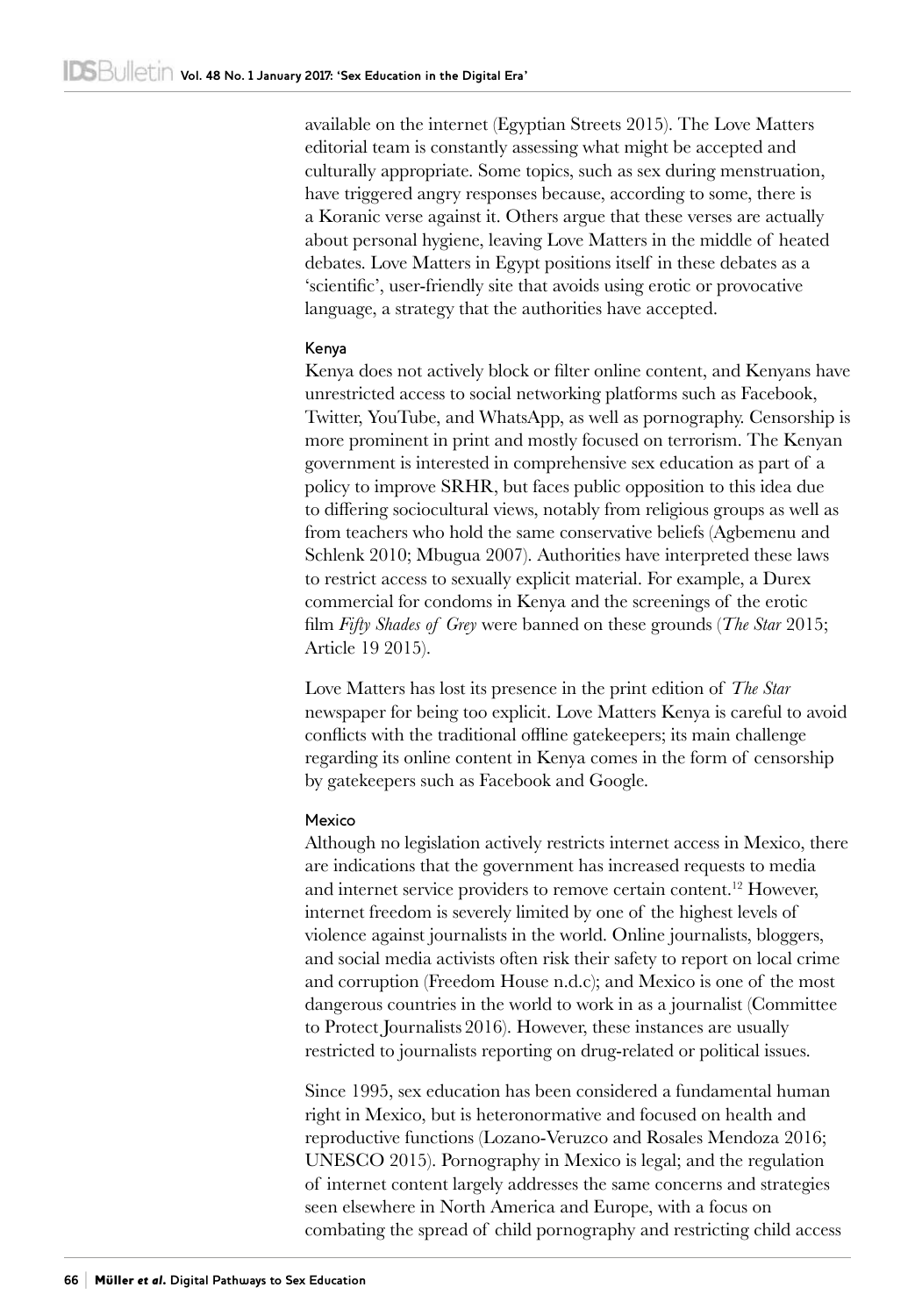#### **Figure 1** Example of a banned Love Matters advert

PYAAR

 $C$  160 km

**BOGGY-STYLE** (ARE ALL MEN DOGS?)



Source Love Matters.

to age-inappropriate material. Facebook has also banned posts with explicit sexual images. Despite this relatively free environment, Love Matters editorial decisions are restricted on some topics. One such example is abortion, which is therefore also called 'legal interruption of pregnancy' to soften stigmas and change prejudices. This is because although abortion procedures have been decriminalised in Mexico City since 2007, they are forbidden or restricted in more than half of Mexico's 31 states. Since 2010, all 31 states have recognised same-sex marriages performed within Mexico without exception. Editors regularly include lesbian, gay, bisexual and transgender topics, with the aim of encouraging users to adopt positive and inclusive language to reduce discrimination and intolerance, and open a dialogue with conservative groups.

#### India

The Indian constitution guarantees freedom of speech and expression with certain restrictions related to morality, decency, public order, and so on. The Indian Penal Code allows restricting free speech on grounds of inciting religious feelings, making statements about or creating or promoting enmity, hatred or ill will between classes on grounds of religion, caste, language or race. These exceptions also extend to expressions in the media. The 1923 Official Secrets Act empowers authorities to censor security-related articles and prosecute members of the press (Freedom House n.d.b). Punishment for violations of freedom of speech generally targets political dissidents (Kant 2014). Timelines of several internet censorship bans in the past 20 years in India illustrate an environment in which, increasingly, speech is quickly censored (News Laundry 2015; Tang *et al*. 2015). In 2012, journalists' access to court cases was restricted and they were arrested for writing about the sexual assault and rape cases, reflecting mixed gender norms and attitudes about sexual attacks and the Indian state (Committee to Protect Journalists 2014).

In an increasingly religious and conservative political context, 12 Indian state governments have stopped providing sex education. Sex education is increasingly outsourced to non-profit or private organisations and remains off the school curriculum in most parts of India (Khomami 2015). It is not illegal to watch pornography, except child pornography, but it is illegal to distribute it (Brajesh 2011). This makes it difficult to implement restrictions on pornography. Recently, users flooded social media with complaints after the government blocked as many as 857 pornographic websites in an apparent bid to lower abuse against women, which resulted in a lifting of the ban on the websites. Love Matters has not faced any issue with the government or governing laws in India. In line with government rules, the website clearly states that users must be over 18 years of age. However, censorship via Google and Facebook applies here as it does for Love Matters offices in other countries. For example, a picture of a dog with sunglasses and the text 'Doggy-style (Are all men dogs?)' has been banned (Figure 1).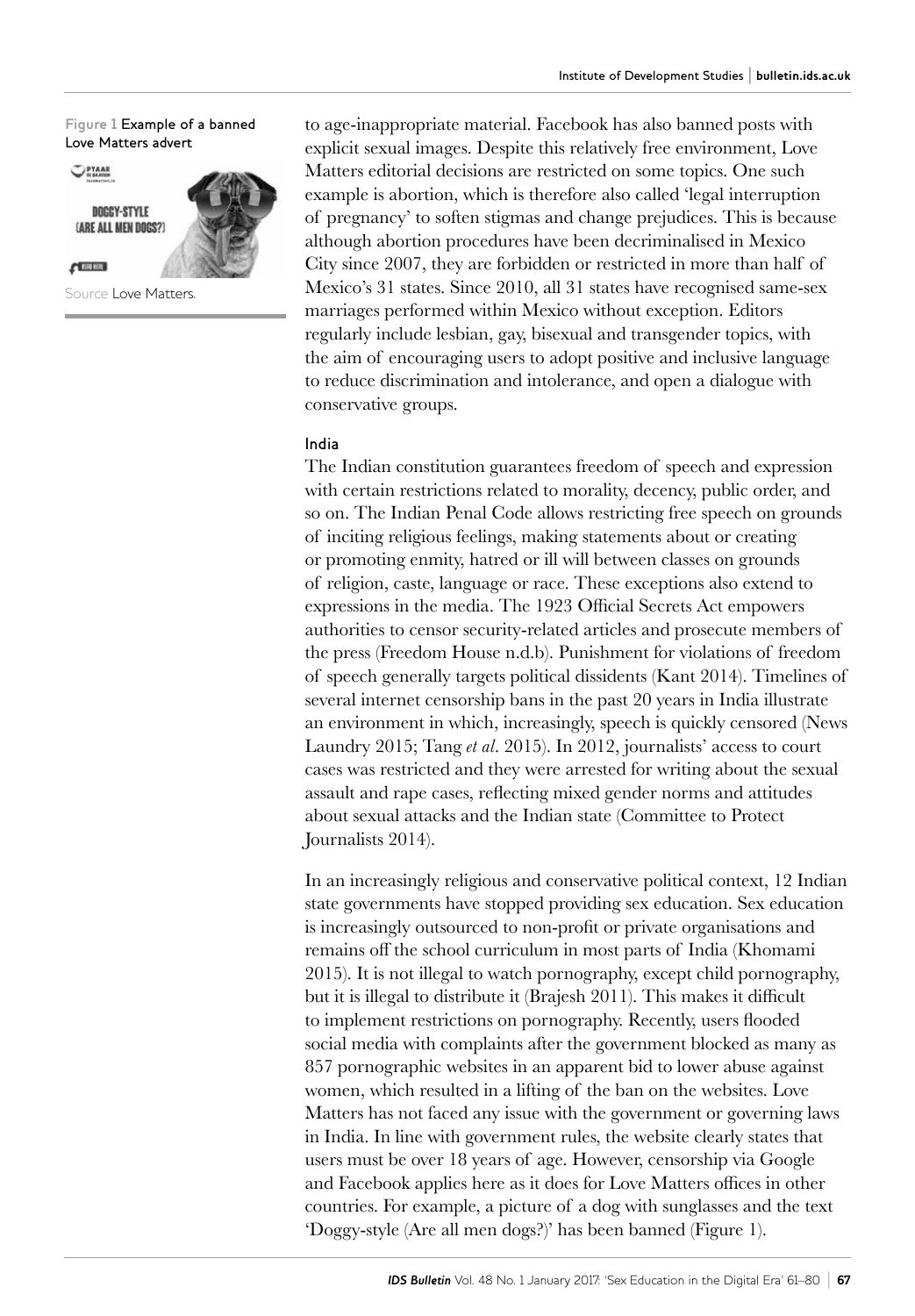| Type of traffic | <b>Explanation</b>                                                                                                             |
|-----------------|--------------------------------------------------------------------------------------------------------------------------------|
| Direct.         | Traffic that does not come through any channel (i.e. the user types<br>in the web address and hits 'enter')                    |
| Display         | Traffic directed through advertisements and links <sup>a</sup>                                                                 |
| <b>Email</b>    | Traffic through a link included in an email (footer/signature) sent<br>by Love Matters that links back to website <sup>b</sup> |
| Paid search     | Traffic coming in through pay-per-click campaigns                                                                              |
| Organic search  | Traffic generated by people coming via search engines                                                                          |
| Referrals       | Traffic sent from other websites via links                                                                                     |
| Social          | Traffic via a link on a social network, such as Twitter or Facebook                                                            |
| Other           | Marketing campaigns that generate traffic but do not fit into any<br>of the above categories                                   |

#### **Table 1 Overview of types of traffic in the dataset**

Notes (a) Only available for three of the countries (China, Kenya and India); (b) Given the very low number of observations on this channel, we have not included it in our analysis.

#### 4 Data

This study uses data from Love Matters sex education sites in China, India, Kenya, Mexico and Egypt over a period of five months, from 16 July to 16 December 2015. At the lower and higher ends of the spectrum, 570,319 and 6,834,170 sessions (individual visits to Love Matters websites) were recorded during this timeframe in China and India, respectively. The Love Matters sites in Mexico, Kenya and Egypt counted 1,032,104, 1,102,987 and 1,468,242 sessions.

Looking at different types of channels that were used to reach the Love Matters country sites and investigating some of their properties, we can draw limited but nevertheless useful information about visitors' behaviour in each country, and compare experiences across countries to find whether 'universal' pathways could be relevant for sex educators and gatekeepers beyond the study countries. Table 1 explains the different types of traffic and channels.

For each of the countries, channels and weeks between mid-July and mid-December 2015, we use the number of sessions per week as an indicator for reach and the following measures of engagement: average time spent per session; bounce rates; average number of pages viewed per session; and average time spent on site. A session is considered to have bounced when users leave the website from the same page that they entered without looking at anything else on that site. In what follows, we investigate what these numbers might tell us about how the visitors get to and interact with the websites.

#### 5 Empirical results

#### **5.1 General observations**

Figure 2 shows the shares of different channels by which users reach Love Matters websites. Although some channels are important everywhere,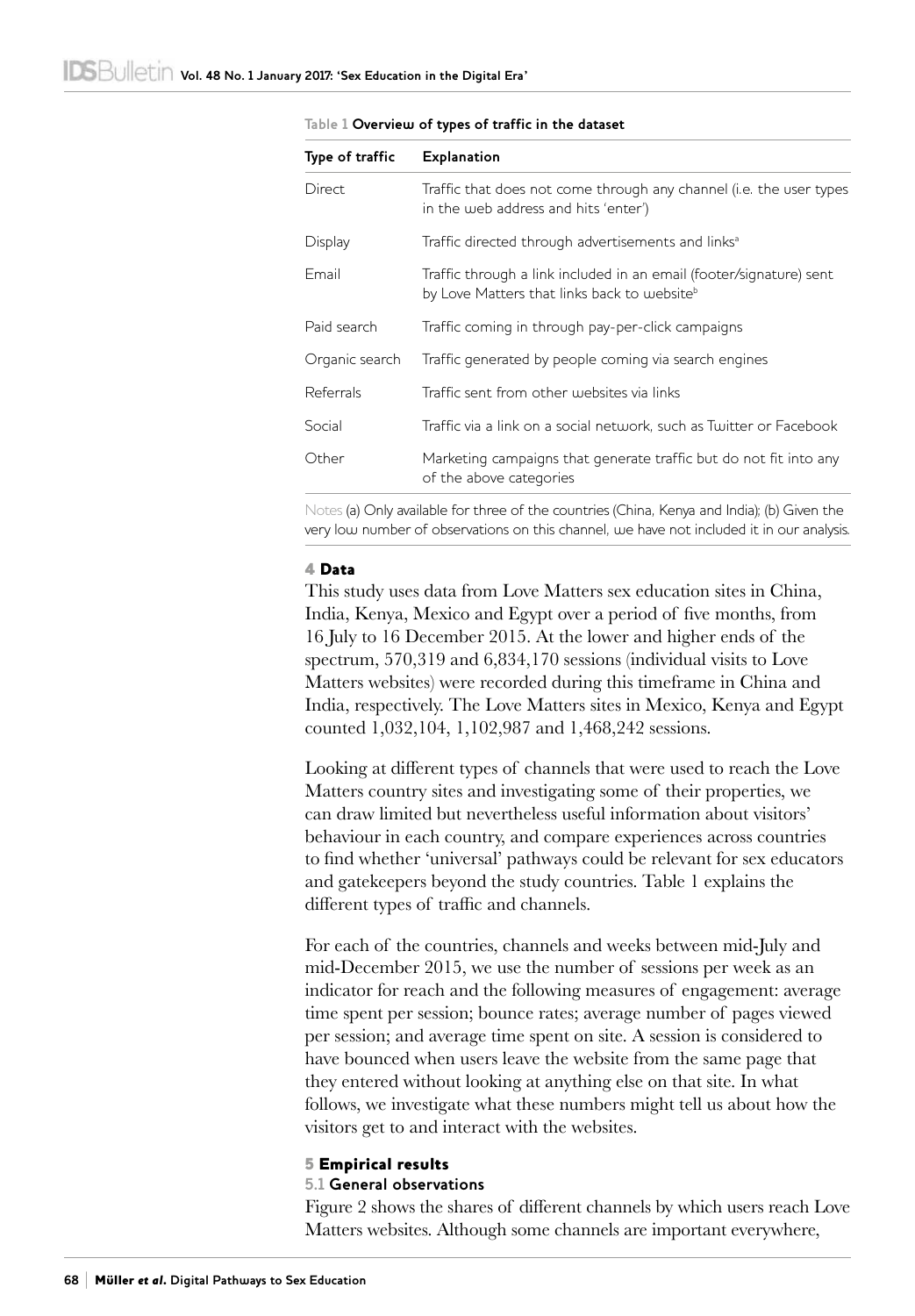

**Figure 2** Share of channels on overall traffic by country

they seem to play very different roles across countries. For example, referrals are much more frequent in China than in any other country (27 per cent of traffic comes through referrals); whereas visits to Love Matters websites through social network sites play a very minor role and paid search almost none. Furthermore, direct and display traffic seem to play larger roles in China than in the other countries. However, to a large degree this is a result of 'technical accounting'. Of the social media pages accessible in China, only one is counted as a social traffic source. Many of the other prominent social channels in China are blogs and therefore appear primarily as referrals and direct traffic in Google Analytics, which tracks and reports website traffic. The Love Matters team estimates that 85 per cent of referral traffic in China could actually be social traffic.

Organic searches, by people using search engines, are particularly important in Egypt and India (53 and 46 per cent of traffic, respectively); Kenya has the largest share of social traffic among the Love Matters countries (57 per cent of traffic); and 'other' channels only play a role in Mexico (19 per cent). One of the reasons why organic traffic figures are particularly high in Egypt and India is because both the Love Matters India and Love Matters Arabic (Egypt) websites offer pleasure-positive sex education information in local languages, Hindi and Arabic. Love Matters is the first ever, and one of very few SRHR websites in these languages. Before launching local sites in Hindi and Arabic, Love Matters conducted field research to assess the needs of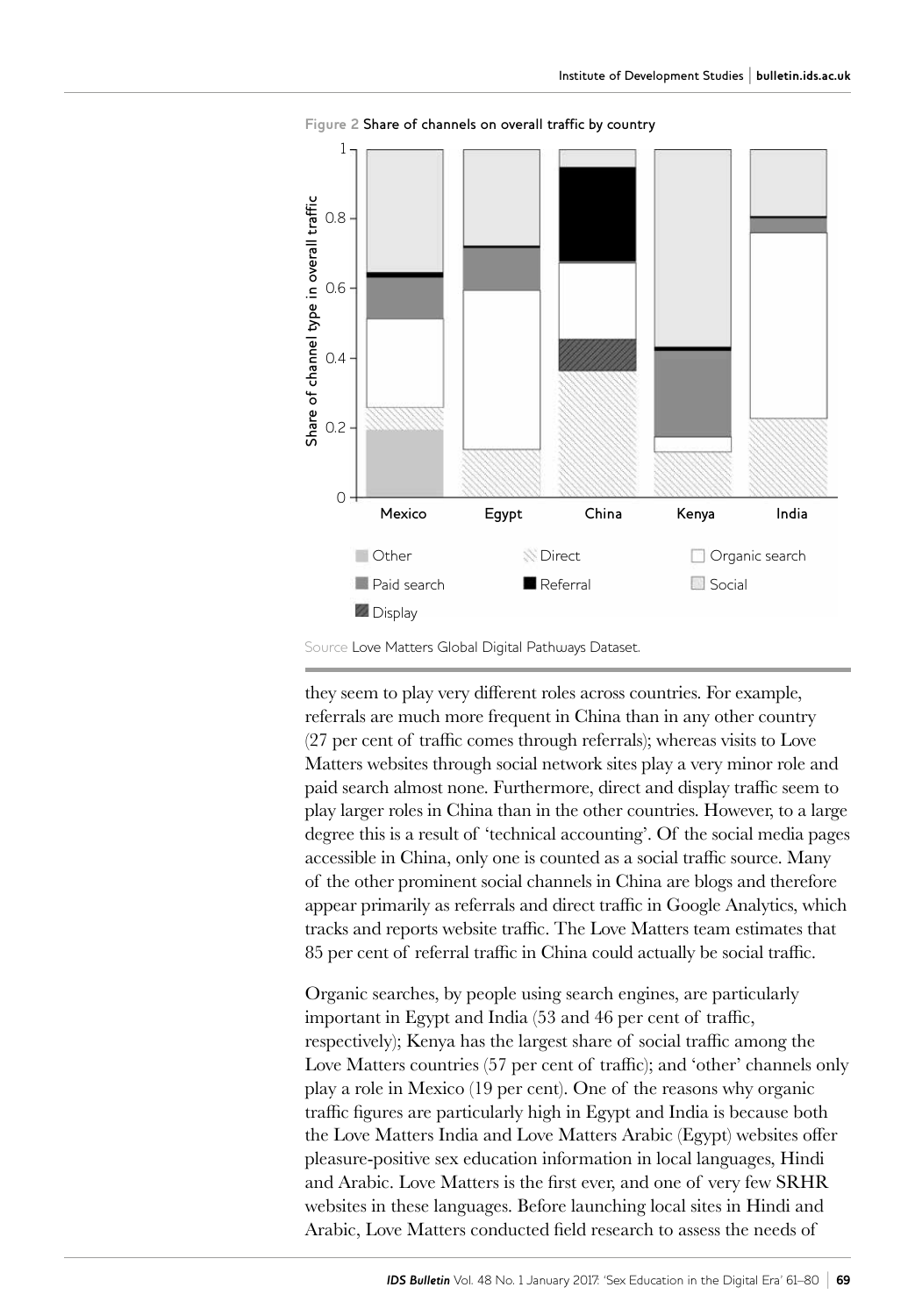| Channel         | Duration (seconds) | Bounce rate |             |  |
|-----------------|--------------------|-------------|-------------|--|
| Display         | 279.2              | 3.9         | 0.42        |  |
| Referral        | 270.0<br>3.5       |             | 0.52        |  |
| Other           | 195.5              | 2.9         | 0.68        |  |
| 154.3<br>Direct |                    | 2.1         | 0.70        |  |
| Paid search     | 127.3              | 2.4         | 0.58        |  |
| Social          | 123.4              | 1.9         | 0.76        |  |
| Organic search  | 118.5              | 2.0         | 0.71        |  |
| Country         | Duration (seconds) | Page views  | Bounce rate |  |
| India           | 239.9              | 3.0         | 0.57        |  |
| Kenya           | 237.1              | 3.1         | 0.60        |  |
| Egypt           | 147.7              | 2.2         | 0.70        |  |
| China           | 135.1              | 2.8         | 0.60        |  |
| Mexico          | 101.1              | 1.6         | 0.74        |  |

**Table 2 Average session duration on Love Matters websites**

Source Love Matters Global Digital Pathways Dataset.

its audience members. Based on their feedback, Love Matters aimed to provide youth-friendly SRHR information in local languages so it would be accessible to the broadest possible audience. Therefore, if people search for sex education information in Hindi and Arabic (using modern standard Arabic, also referred to as 'literary Arabic' or *fusha*), Love Matters would be ranked higher by Google and thus often be listed on the first results page. The Love Matters Facebook page has a large number of users – over 4.5 million active users in  $2015$  – and the majority of these (95 per cent) access Facebook using mobile phones.

Table 2 gives an overview of average times spent per session, average number of pages visited per session, and average bounce rates by channel on the one hand; and by Love Matters country site on the other. Overall, visitors who spend the most time on Love Matters sites – around 4.5 minutes – arrive at them primarily through advertisements and links ('Display'), closely followed by visitors who arrive from other websites ('Referral'). This indicates that advertisements and links are well placed. Furthermore, visitors who arrive through organic searches spend almost two minutes on the sites, which seems to suggest that people find the content they were looking for; and/or even if they do not find exactly what they were searching for, they still consider the information on Love Matters websites interesting and informative. This means that for an effective sex education website one needs to ensure the content is written in the appropriate local language, and that sufficient resources are allocated to search engine optimisation (SEO).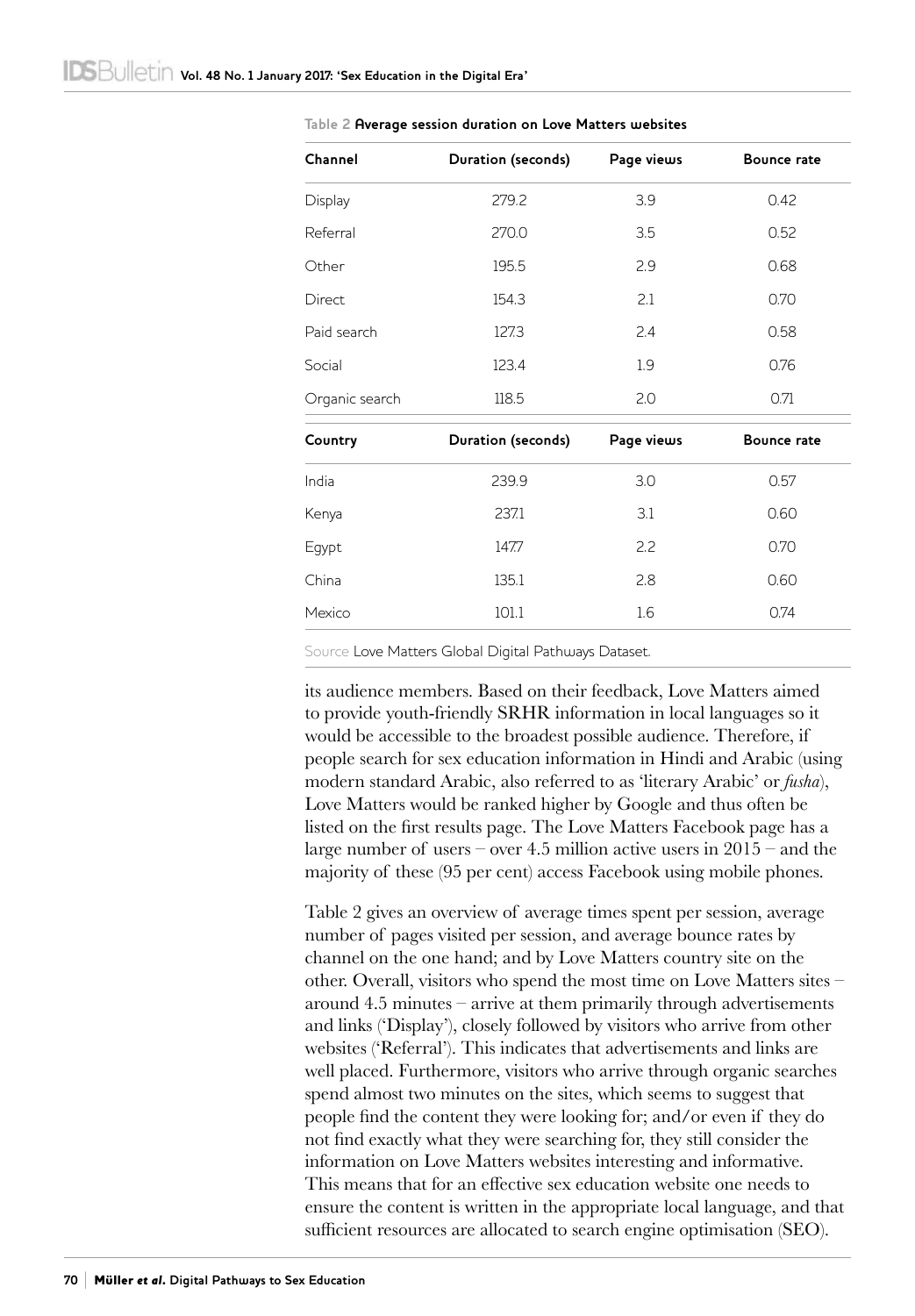| Country | Channel     | Score          | Time spent   | Page views   | Bounce rate  |
|---------|-------------|----------------|--------------|--------------|--------------|
| Mexico  | Referral    | 3              | $\checkmark$ | $\checkmark$ |              |
|         | Paid search | $\overline{c}$ | ✓            |              | ✓            |
| Egypt   | Referral    | 3              | $\checkmark$ | $\checkmark$ | $\checkmark$ |
|         | Paid search | $\overline{c}$ |              | ✓            | ✓            |
|         | Other       | $\mathbf{1}$   | ✓            |              |              |
| China   | Referral    | $\mathsf 3$    | $\checkmark$ | $\checkmark$ | ✓            |
|         | Display     | $\overline{c}$ |              | ✓            | ✓            |
|         | Paid search | $\overline{c}$ |              | ✓            |              |
|         | Other       | $\overline{c}$ | $\checkmark$ |              | ✓            |
| Kenya   | Referral    | $\mathfrak{Z}$ | $\checkmark$ | $\checkmark$ | $\checkmark$ |
|         | Other       | 3              | ✓            | ✓            | ✓            |
|         | Display     | 3              | ✓            | ✓            | ✓            |
|         | Paid search | $\mathbf{1}$   |              |              | ✓            |
| India   | Referral    | 3              | ✓            | $\checkmark$ | ✓            |
|         | Display     | 3              |              | ✓            | ✓            |
|         | Paid search | $\mathbf{1}$   |              |              | ✓            |
|         | Direct      | $\mathbf{1}$   |              |              |              |
|         | Other       | 1              |              |              | $\checkmark$ |

#### **Table 3 Most 'successful' channels by country\***

\* Channels scoring at least one point.

Source Love Matters Global Digital Pathways Dataset.

In terms of country differences, visitors in India and Kenya seem to spend most time on Love Matters websites; and they also show the highest average number of page views and lowest bounce rates, along with China. Possible explanations are the aforementioned use of local language on the Indian website, and that Chinese visitors face longer loading times of Love Matters web pages, which in turn could indicate that they are more willing to engage with the Love Matters website.

There are also differences between the types of channels. Display and referral traffic seems to be generated by viewers who stay on a site the longest, look at most pages and bounce least often. This reflects a certain type of self-selection and 'user bias'; in other words, users who reach the Love Matters website have chosen to click on the Love Matters URL on another website because they want to know more, and most probably know what to expect. In this respect, the positive engagement indicators are then a good sign, suggesting that the users do indeed find what they are looking for. Having seen the varying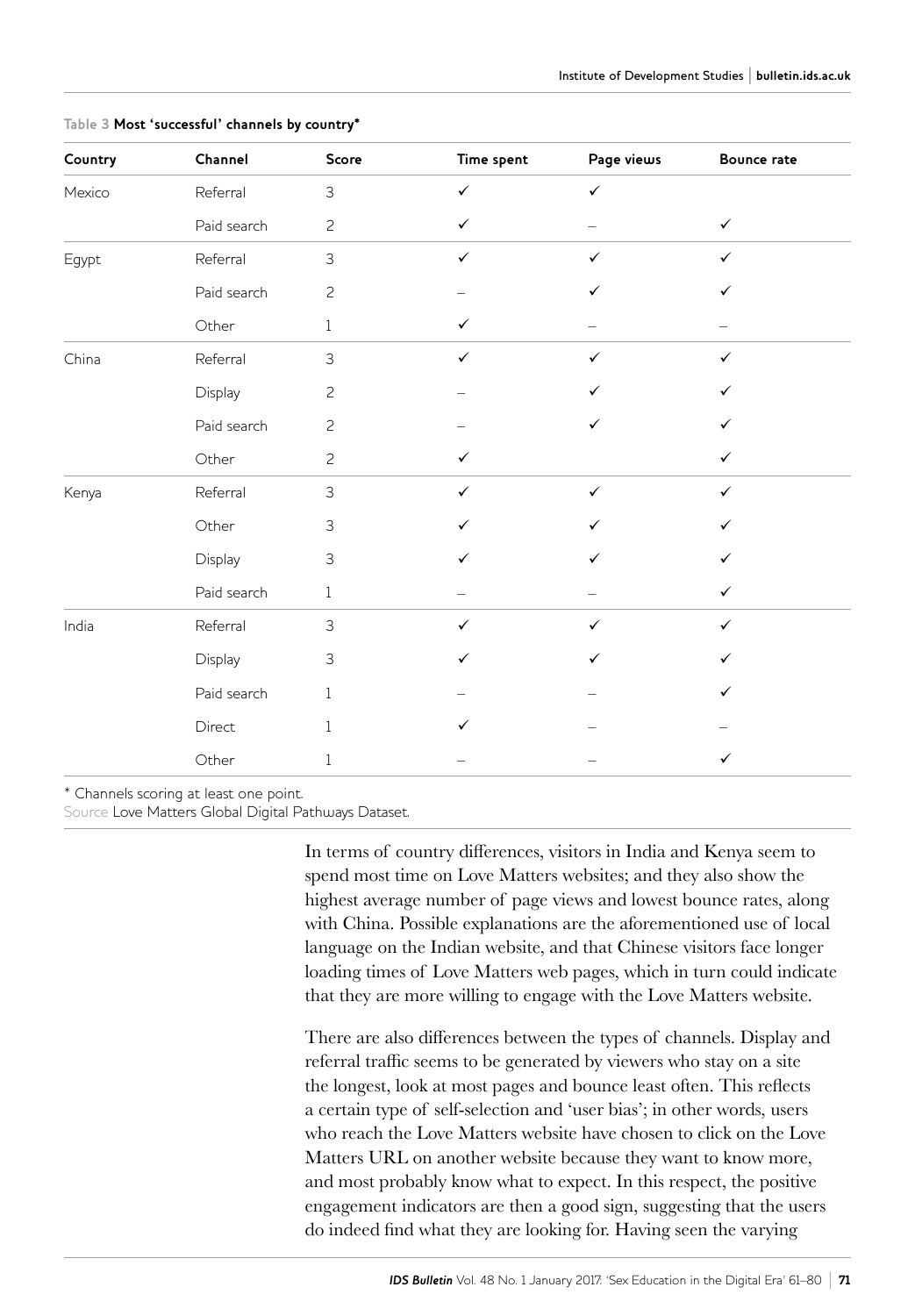importance of the different channels across countries, in the next section we investigate whether these averages obscure country differences, and whether the 'success' of channels differs across the countries.

#### **5.2 'Channel behaviour' by country**

To investigate whether country differences exist according to the performance of the various channels in attracting and holding traffic on Love Matters sex education web pages, we identify channels that are most 'successful' in each country. In the absence of information on return rates (repeat visits), we define success as engaging visitors who stay on sites for longer than on average, look at more pages per session than on average, and have below average bounce rates.<sup>13</sup> Each of these three criteria feed into a score between zero and three, with the maximum three obtained if all criteria are met. Table 3 shows the channels in each country that scored at least one point.

Despite the country differences in the contribution of each channel to the overall share of traffic (Figure 1), there are some clear 'winners' in terms of performance. Referral is by far the most successful traffic source, followed by display and paid search traffic. The success of paid search traffic is interesting and triggers the question of what users are searching on exactly. Given the popularity of pornographic sites, it is an open question as to what extent people are looking for pornography and land on sex education pages instead. Oosterhoff, Gilder and Müller (2016, forthcoming) analysed 471,000 individual search terms by Kenyan users that brought them to the Love Matters site during the period of 16 July–16 December 2015. The five most popular search terms were 'sex' (7.9 per cent), 'love' (3.2 per cent), 'how' (3.0 per cent), 'penis' (2.8 per cent) and 'HIV' (1.17 per cent). The 'how' suggests – at least partially – audience members who are looking for educational material. Also, the low bounce rates for this type of traffic suggest this, as people looking for pornography would most probably immediately recognise the Love Matters web pages as non-pornographic.

Most referrals come from Facebook. The success of referrals could thus indicate the self-selective nature of users who engage with Love Matters websites, who come through Facebook or click on advertisements or links expecting to learn more. The success of display traffic is because advertisements and links are placed strategically; in other words, Love Matters pays more for advertisements on more relevant sites to engage its users more often. For example, in addition to promoting content using Facebook advertisements, the Love Matters Kenya team runs weekly campaigns on hot topics to attract and engage users to the Facebook page and website.

Legal and internet censorship clearly influence the content either after it is publicised or through self-censorship. But it is less clear if and how national legal censorship influences the traffic patterns we see. While politically China, Egypt, Kenya, Mexico and India may have multiple laws that restrict and/or censor freedom of expression offline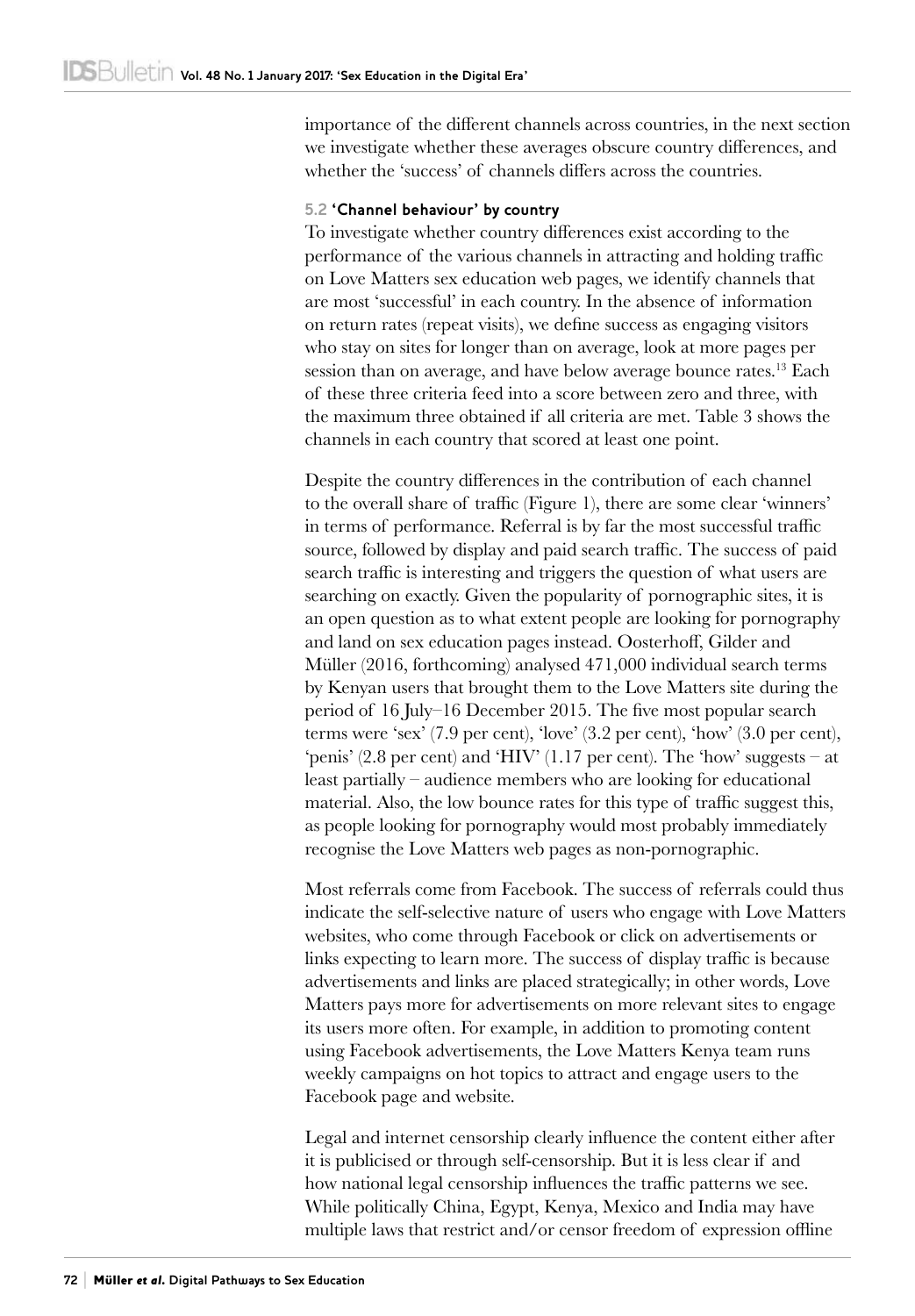and online, it is up to their governments to implement these laws. Implementation has often been haphazard. However, regardless of the implementation of restrictive laws, the fear of being censored, arrested or harassed affects editorial teams' decisions to publish certain content. In practice, editorial teams practise a certain level of discretion when it comes to publishing content. This could be because they want to preserve relationships with more traditional NGO and media partners.

Additionally, internet censorship by new gatekeepers has the potential to affect traffic patterns. Between December 2015 and July 2016, 24 per cent of Love Matters India's Facebook campaigns were disallowed; for Love Matters Hablemos, 27 per cent; for Love Matters Arabic, 6 per cent; and for Love Matters Kenya, 8 per cent. During that period, we estimate that 500,000 session or visits to Love Matters were potentially missed. Although marketers invariably launch a separate advertisement when one is rejected – thus probably minimising outreach loss – this still means that they spend large amounts of resources on developing campaigns and advertisements when it is often not even clear why they were rejected.

#### 6 Conclusions and recommendations

Traditional gatekeepers such as governments play a role in legislating laws and policies on what kinds of information on sexuality are available and accessible for young people within state boundaries. Sex educators' relationships and networks can be endangered by pushing certain editorial content. Often it is difficult to predict when and where there will be opposition or from whom; and local staff have to make judgement calls in complex situations without clear guidelines. All country contexts are very different, but staff work with other partners and NGOs everywhere, with or without state support. In Kenya, the state and Love Matters share a commitment to SRHR for young people and both have similarly unpredictable enemies among religious authorities, some of whom – such as militant Islamist group al-Shabaab – are self-appointed and violent. In India, federal states have considerable authority to ban or allow sex education or NGO operations. In most of the countries where Love Matters operates, with the possible exception of China, the state does not hold a monopoly over legitimate use of physical force and is challenged by insurgent forces, such as ISIS or al-Shabaab. SRHR is often a contested area for both the state and these insurgent forces, which drapes layers of insecurity over editorial decisions. Therefore the challenge in each country is to figure out how to promote editorial content without jeopardising relationships with local NGOs or governmental organisations. Given the importance of wider civil and political liberties on freedom of speech in all forms, including that of online sex educators, it is important to follow these developments closely to help understand local contextual changes in the performance of national teams.

There are several aspects to the censorship of sex education online. First, government effectiveness in online censorship is dependent on resources and technological know-how, as well as the technological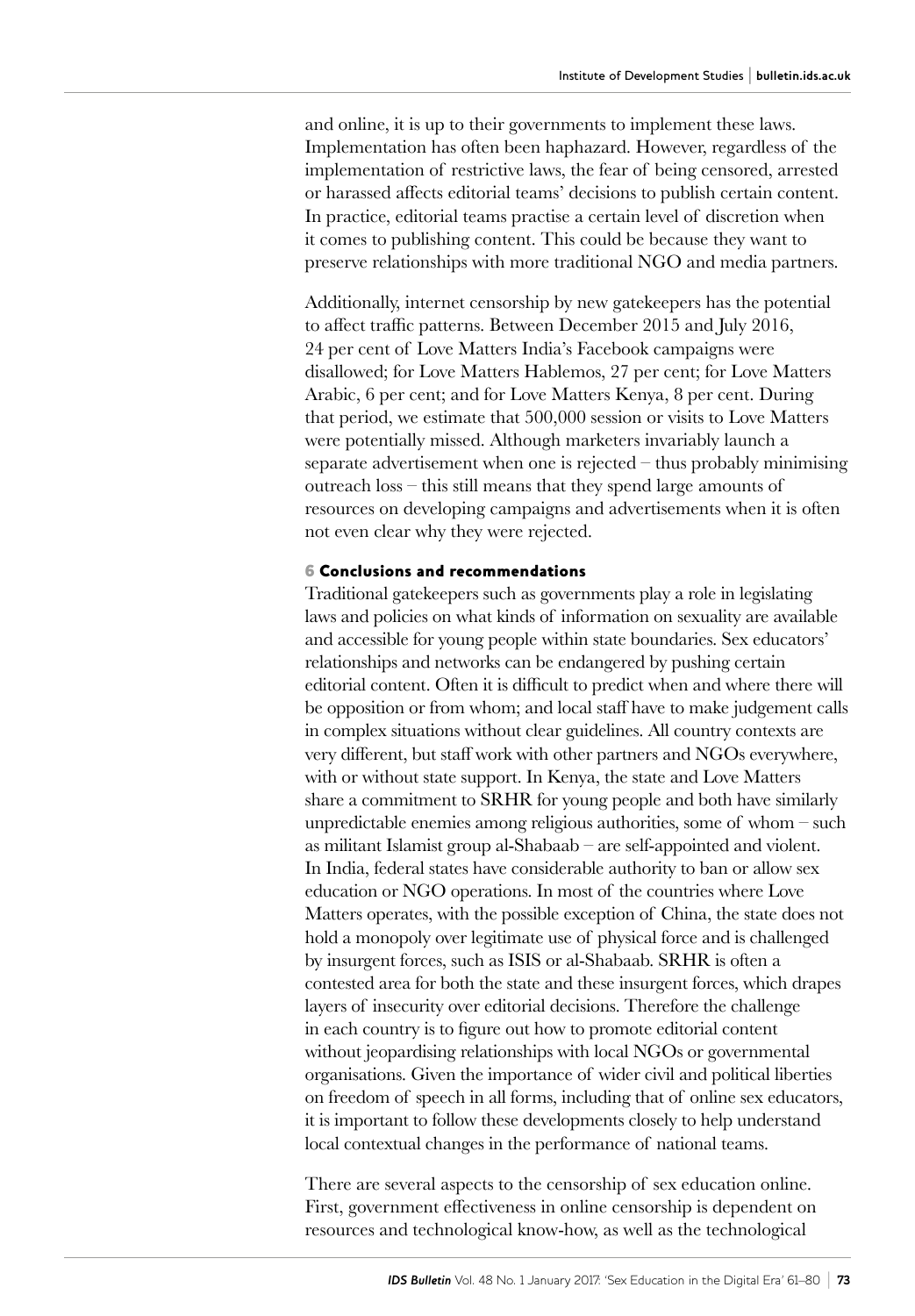'savviness' of the population. While blocking and filtering are effective tools for non-technical audiences, countries with a growing internetsavvy population are seeing a number of techniques applied to circumvent internet censorship from the user side; for example, using circumvention software tools, cached pages, proxy websites, and so on. Thus, users are not necessarily passive recipients of online content, even if there are rules in place. Second, traditional gatekeepers share their online power with supranational commercial organisations such as Facebook and Google, which censor content based on their rules and algorithms. Our findings show that these new gatekeepers control access to information in two very powerful ways: (1) by using broad policies implemented through algorithms to restrict access to content; and (2) through monetary mechanisms, such as paid advertisements.

Sex educators are learning to engage with these commercial organisations and need to lobby private companies to acknowledge accurate, credible sources of sex education information. This is particularly important in countries where this information is censored offline and the internet is one of the few places that could offset these restrictions. Three open areas of enquiry in particular seem worth exploring here.

- l The first question is to what extent content providers depend on these gatekeepers for traffic, and whether users could use alternative channels to find information they seek; in other words, would overall traffic reduce drastically if one channel was restricted or would other channels gain importance?
- l The second question relates to the type of visitors coming from social media platforms through different channels. In our analysis, we found that referrals from Facebook are very engaged on Love Matters websites. However, part of the traffic from Facebook is captured in the 'social' traffic category, which as shown above does not seem very successful. It is crucial to understand whether this is just a technical 'categorisation issue' (i.e. whether they should be in the same category) or whether there could be inherent differences between Facebook visitors via referral and Facebook visitors via social traffic that are worth exploring.
- l The third question is: who exactly are the visitors to sex education websites? If Facebook is driving large amounts of traffic, then there is a high chance of a large female audience, as more women than men tend to use Facebook. They are also much more active, with more than twice as many posts on their walls and 8 per cent more friends than men.14 However, looking at discussion board entries on the Love Matters India website, we find that mainly men are actively engaged in asking questions there. It would provide insight into whether these are gender differences in terms of preference or in access to technologies.

Understanding the audience better would enable sex education providers to tailor their content and outreach activities even better.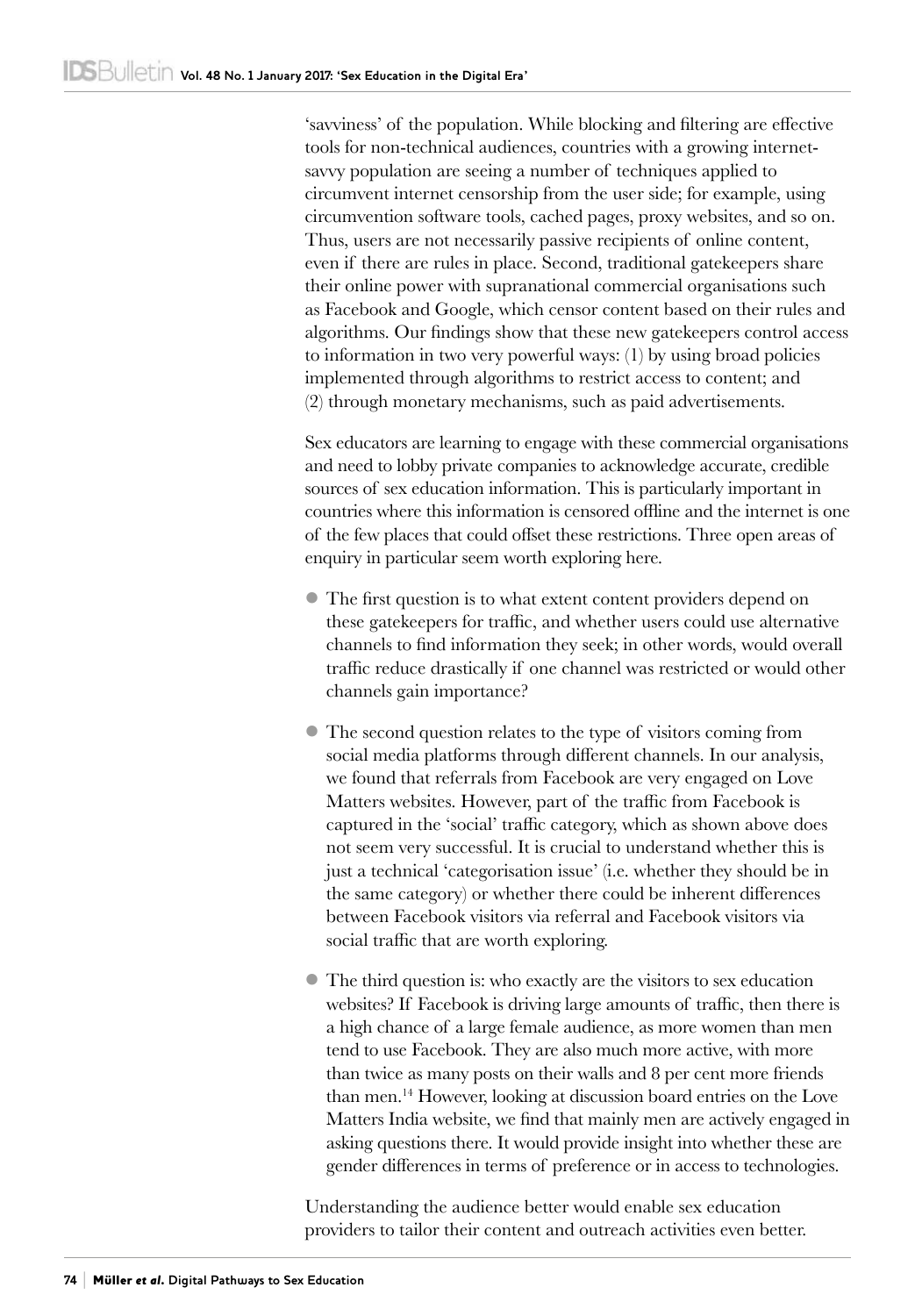Another aspect related to attracting local populations is the importance of tailoring online content in local languages that are accessible and youth friendly, as shown in the high proportion of organic traffic that comes to the Love Matters India and Arabic sites. It allows them leveraging their limited resources most effectively within increasingly restrictive online and offline environments. Tailoring also means paying less money for marketing that targets young people.

The advantages of comprehensive online sex education that focuses on pleasurable aspects of sexuality have already been pointed out. These include that it is anonymous, interactive, portable, accessible at any time, and can be easily adapted based on users' needs and demands. There are five areas that we think require special attention to effectively reach out to young people and provide them with sex education in the digital age. Some of these are already happening and others are more forward looking and might need broadening coalitions:

- 1 Understand your audience: what do they want, what do they need, how can they engage, and how do they prefer to engage? This means more than simply providing a needs assessment. It means asking audience members how they want this information provided, in what language, with what type of imagery, and how often; and asking them to prioritise what matters to them. Sex educators need to employ and embrace online marketing and advertising mechanisms to reach their audience. In the digital era, sex educators are constantly competing for the audience's attention. With Facebook and other apps, audiences are expecting and consuming content in smaller bites (shorter visits), but more often. Content strategies need to be planned around this.
- 2 Understand to what extent interests of users and providers of sex education overlap or can be aligned with those of traditional gatekeepers such as the state and religious authorities, and engage and cooperate wherever possible. Limits can be pushed as long as they do not endanger people – users or staff.
- 3 Work with local organisations that have networks, experience and a deep understanding of the local context. They can help sex educators to understand how to deliver content, and if and how far one can push boundaries.
- 4 There needs to be a greater understanding of the power of invisible online gatekeepers to balance the attention given to traditional gatekeepers vs new gatekeepers, especially when it comes to return on investment. Sex educators need to invest in SEO and marketing.
- 5 Engage with supranational commercial organisations to make them understand the importance of sex education and push the boundaries of their understanding of 'explicit material' and 'pornography'.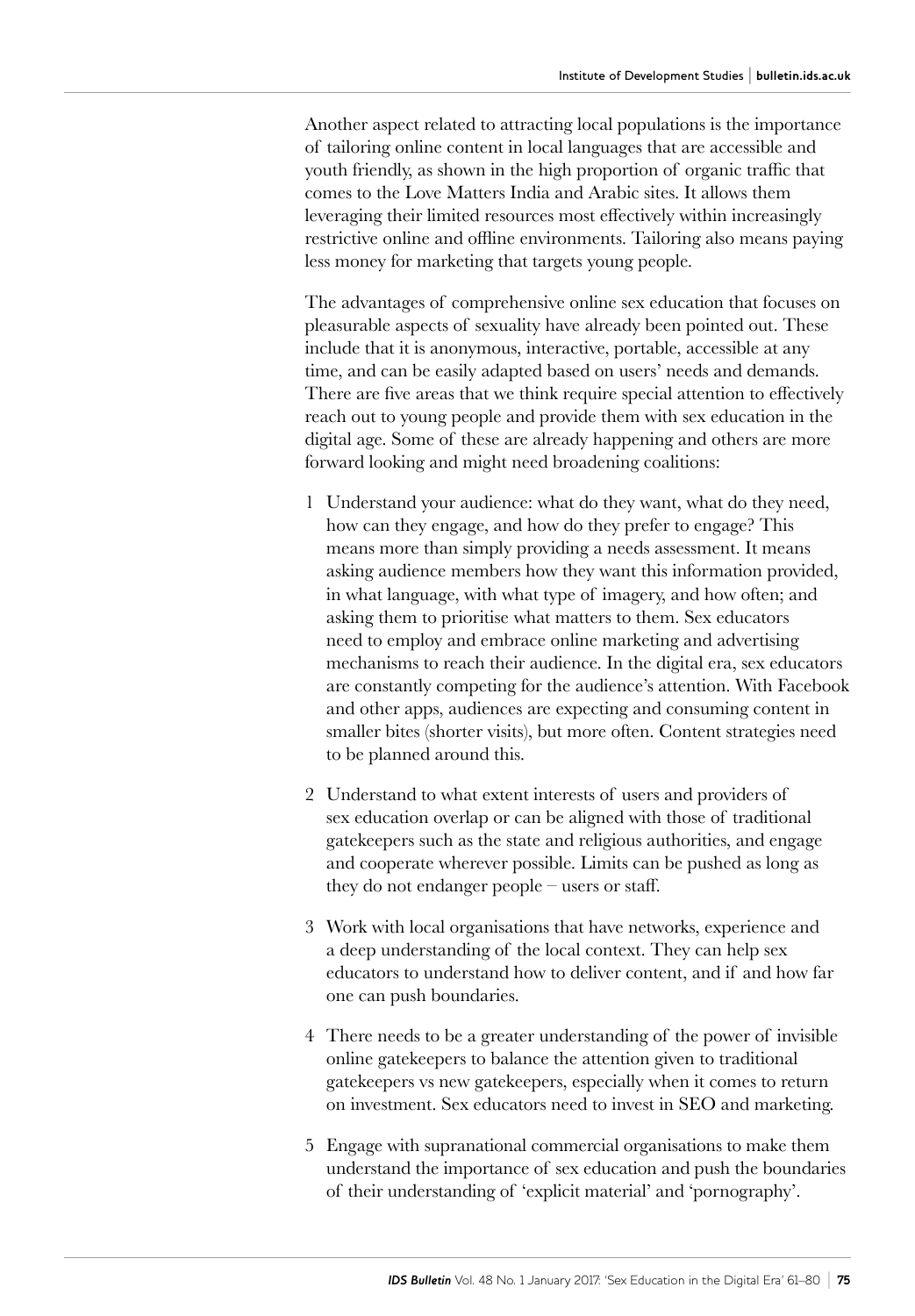#### **Notes**

- 1 www.apc.org/en/system/files/EroTICsBriefingEN\_0.pdf.
- 2 www.unesco.org/new/en/hiv-and-aids/our-priorities-in-hiv/ sexuality-education/.
- 3 Ordered by numbers of mentioning in the studies under review.
- 4 See, for example, Pendry and Salvatore (2015); Subrahmanyam, Greenfield and Tynes (2004).
- 5 https://lmarabic.com/news/video-wedding-night-sex.
- 6 'Your advert wasn't approved because it doesn't follow our Advertising Policies for advertising adult products or services. We don't allow images or videos that show nudity or cleavage, even if it's portrayed for artistic or educational reasons. How to fix: We suggest using a different image or video and checking that the destination link is compliant, too. If you think that your advert follows our policies, you can appeal against this disapproval.'
- 7 'This ad has been disapproved. Adult content.'
- 8 www.aftenposten.no/meninger/kommentar/Dear-Mark-I-amwriting-this-to-inform-you-that-I-shall-not-comply-with-yourrequirement-to-remove-this-picture-604156b.html.
- 9 www.hrw.org/reports/2006/china0806/3.htm.
- 10See, for example, China in 2014: http://in.reuters.com/article/ china-internet-pornography-idINKBN0D704Q20140421.
- 11 https://freedomhouse.org/report/freedom-press/2015/egypt.
- 12 http://aristeguinoticias.com/0904/mundo/censura-de-internet-en-13-paises-del-mundo-mexico-sera-uno-mas/.
- 13Poor website navigation could also result in people spending a long time on sites, with lots of page visits, because they cannot find what they are looking for.
- 14www.brandwatch.com/2015/01/men-vs-women-active-social-media/.

#### References

Agbemenu, Kafuli and Schlenk, Elizabeth A. (2010) 'An Integrative Review of Comprehensive Sex Education for Adolescent Girls in Kenya', *Journal of Nursing Scholarship* 43.1: 54–63

Allen, Louisa (2007) 'Denying the Sexual Subject: Schools' Regulation of Student Sexuality', *British Educational Research Journal* 33.2: 221–34

Allen, Louisa (2006) 'Looking at the Real Thing: Young Men, Pornography, and Sexuality Education', *Discourse: Studies in the Cultural Politics of Education* 27.1: 69–83

Allen, Louisa (2001) 'Closing Sex Education's Knowledge/Practice Gap: The Reconceptualisation of Young People's Sexual Knowledge', *Sex Education: Sexuality, Society and Learning* 1.2: 109–22

Amnesty International (2016) *Annual Report: Egypt 2015/2016*, www.amnesty.org/en/countries/middle-east-and-north-africa/ egypt/report-egypt/ (accessed 15 May 2016)

ANHRI (2015) *Egypt: Ahmed Nagi's Referral to Prosecution for Publishing Chapter of his Novel at Akhbar Al-Adab Newspaper is a Flagrant Violation of Freedom of Expression and Creativity*, 1 November, Arabic Network for Human Rights Information,

http://anhri.net/?p=153552&lang=en (accessed 20 December 2016)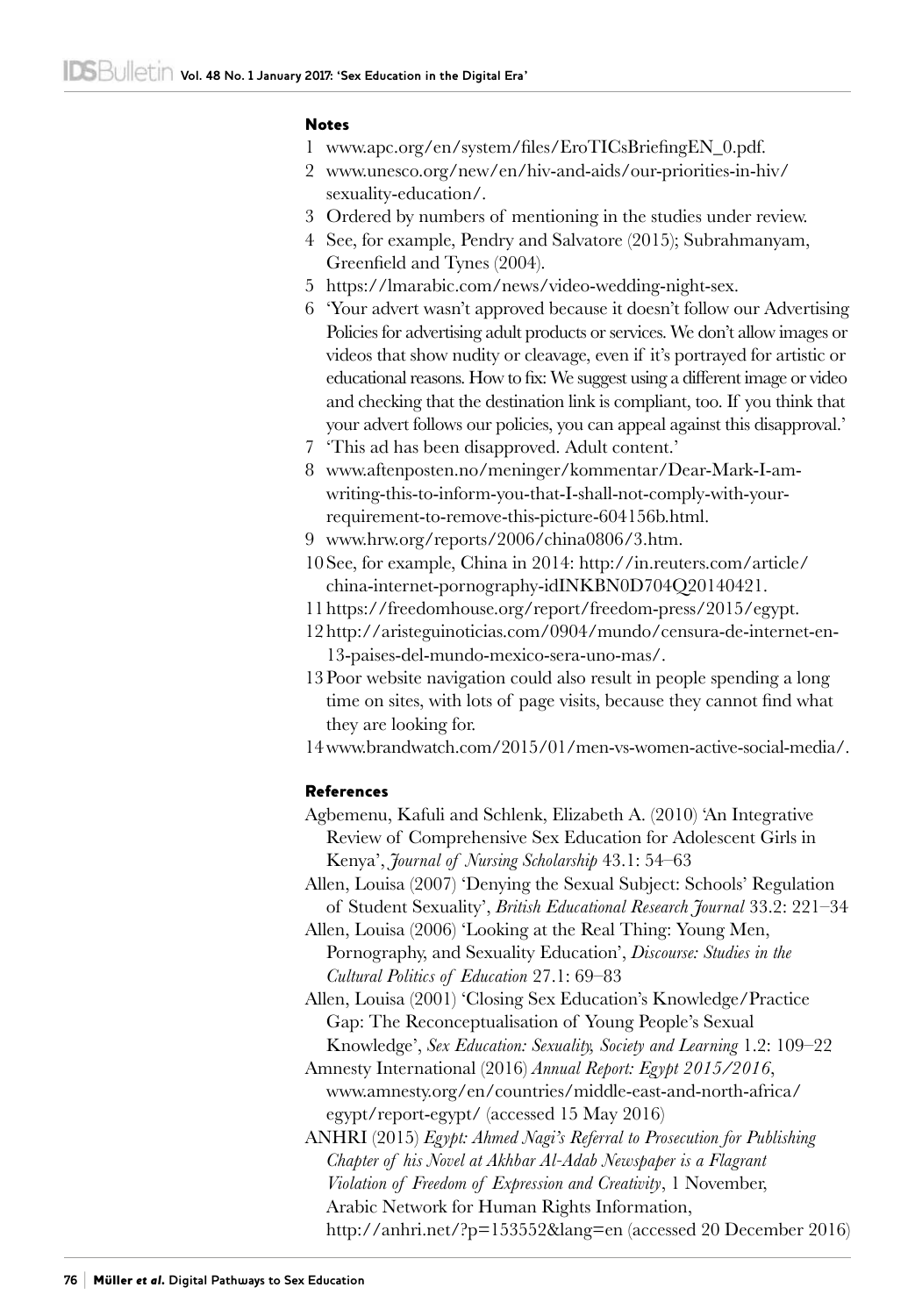- APC (2010) *Media Brief: Censorship, Sexuality, and the Internet*, Association for Progressive Communications, www.apc.org/en/node/10262 (accessed 15 May 2016)
- Article 19 (2015) *Kenya: Film Regulator Bans Screening of Fifty Shades of Grey*, 13 February, www.article19.org/resources.php/resource/37851/en/ kenya:-film-regulator-bans-screening-of-fifty-shades-of-grey (accessed 15 May 2016)

Bay-Cheng, L.Y. (2001) 'SexEd.com: Values and Norms in Web-Based Sexuality Education', *Journal of Sex Research* 38: 241–51

Beamish, Julia (2003) *Adolescent and Youth Reproductive Health In Egypt: Status, Issues, Policies, and Programs*, Policy Project, www.policyproject.com/ pubs/countryreports/ARH\_Egypt.pdf: 1–27 (accessed 15 May 2016)

Brajesh, R. (2011) *Pornography Laws: XXX Must Not be Tolerated,* Delhi: Universal Law Co.: 61

Committee to Protect Journalists (2016) *Owner of Mexican News Outlet who was Threatened for his Reporting Killed in Tabasco,* 22 February, https://cpj.org/2016/02/owner-of-mexican-news-outlet-who-wasthreatened-fo.php#more (accessed 15 May 2016)

Committee to Protect Journalists (2014) *Finding the Courage to Cover Sexual Violence*, https://cpj.org/2014/02/attacks-on-the-press-securitysexual-assault.php (accessed 15 May 2016)

Dyson, Sue; Mitchell, Anne; Dalton, Derek and Hillier, Lynne (2003) *Factors for Success in Conducting Effective Sexual Health and Relationships Education with Young People in Schools: A Literature Review,* commissioned by Shine SA, Melbourne: Australian Research Centre in Sex, Health, and Society, La Trobe University

Egyptian Streets (2015) *Egyptian Courts Ban Pornography*, 20 May, http://egyptianstreets.com/2015/05/20/egypt-court-banspornography/ (accessed 16 May 2016)

EIPR (2014) *Sexuality Education in Egypt: A Needs Assessment for a Comprehensive Program for Youth,* St Garden City, Cairo: Egyptian Initiative for Personal Rights, http://eipr.org/sites/default/files/ pressreleases/pdf/sexuality\_education\_english.pdf (accessed 15 May 2016)

Freedom House (n.d.a) *Egypt: Freedom of the Press 2015*, https://freedomhouse.org/report/freedom-press/2015/egypt (accessed 15 May 2016)

Freedom House (n.d.b) *India: Freedom of the Press 2015*, https://freedomhouse.org/report/freedom-press/2015/india (accessed 15 May 2016)

- Freedom House (n.d.c) *Mexico: Freedom of the Net 2015*, https://freedomhouse.org/report/freedom-net/2015/mexico (accessed 15 May 2016)
- Hirst, Julia (2013) "It's Got to Be About Enjoying Yourself": Young People, Sexual Pleasure, and Sex and Relationships Education', *Sex Education* 13.4: 423–36

Human Rights Watch (2013) *World Report 2014: China, Events of 2013*, www.hrw.org/world-report/2014/country-chapters/china-and-tibet (accessed 16 May 2016)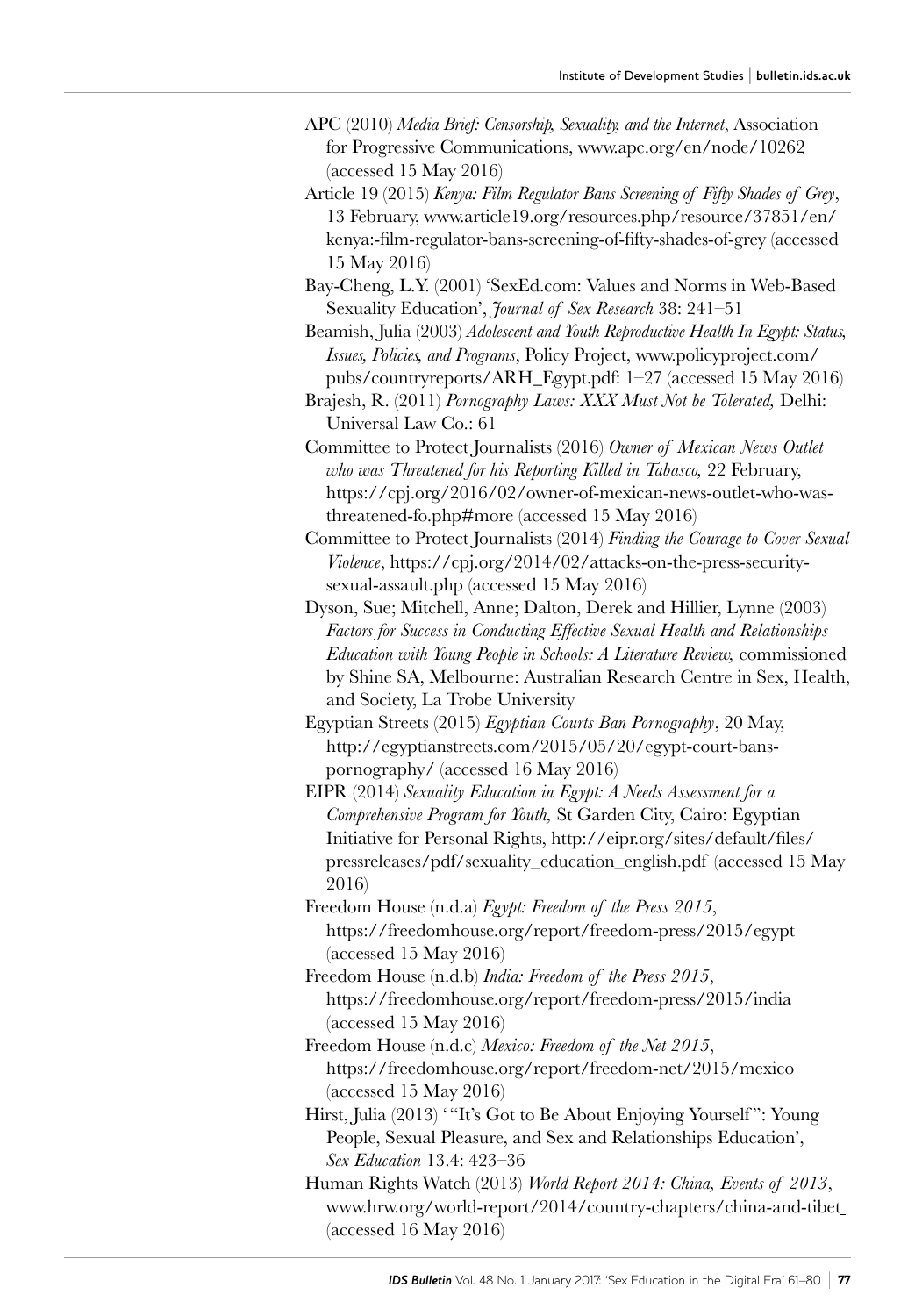Isaacson, N. (2006) 'An Overview of the Role of Sexual Health Organizations, Corporations, and Government in Determining Content and Access to Online Sexuality Education for Adolescents', *Sexuality Research and Social Policy* 3.2: 24–36

- Johnson, Bruce; Harrison, Lyn; Ollis, Deb; Flentje, Jane; Arnold, Peter and Bartholomaeus, Clare (2016) *'It Is Not All About Sex': Young People's Views About Sexuality and Relationships Education*, Report of Stage 1 of the Engaging Young People in Sexuality Education Research Project, Adelaide: University of South Australia
- Kant, Arjun (2014) *Law Wire: Censorship in India, the Truth*, http://lawinfowire. com/articleinfo/censorship-india-truth (accessed 15 May 2016)
- Keller, S.N.; LaBelle, H.; Karimi, N. and Gupta, S. (2004) 'Talking About STD/HIV Prevention: A Look at Communication Online', *AIDS Care* 16: 977–92
- Keller, S.N.; LaBelle, H.; Karimi, N. and Gupta, S. (2002) 'STD/HIV Prevention for Teenagers: A Look at the Internet Universe', *Journal of Health Communication* 7: 341–53
- Khomami, Nadia (2015) 'India Lifts Ban on Internet Pornography After Criticism', *Guardian*, 5 August, www.theguardian.com/culture/2015/ aug/05/india-lifts-ban-on-internet-pornography-after-criticisms (accessed 15 May 2016)
- L'Engle, Kelly Ladin; Brown, Jane D. and Kenneavy, Kristin (2006) 'The Mass Media are an Important Context for Adolescents' Sexual Behavior', *Journal of Adolescent Health* 38.3: 186–92
- Lou, Chaohua; Cheng, Yan; Gao, Ersheng; Zuo, Xiayun; Emerson, Mark R. and Zabin, Laurie S. (2012) 'Media's Contribution to Sexual Knowledge, Attitudes, and Behaviors for Adolescents and Young Adults in Three Asian Cities', *Journal of Adolescent Health*  50.3: S26–S36
- Lozano-Veruzco, Ignacio and Rosales Mendoza, Adriana Leona (2016) 'In/Formal Sex Education: Learning Gay Identity in Cultural and Educational Contexts in Mexico', *Gender and Education* 28.4: 1–16
- Mbugua, Njeri (2007) 'Factors Inhibiting Educated Mothers in Kenya from Giving Meaningful Sex-Education to their Daughters', *Social Science and Medicine* 64.5: 1079–89
- News Laundry (2015) *Access Denied: One Info-Graphic That Tells You Everything About Internet Censorship in India Since 2012,* 9 December, www.newslaundry.com/2015/12/09/access-denied-one-infographic-that-tells-you-everything-about-internet-censorship-in-indiasince-2012/ (accessed 16 May 2016)
- Ngo, Anh D.; Ross, Michael W. and Ratliff, Eric A. (2008) 'Internet Influences on Sexual Practices Among Young People in Hanoi, Vietnam', *Culture, Health and Sexuality* 10.S1: S201–13
- Oosterhoff, P.; Gilder, L. and Müller, C. (2016) 'Is Porn the New Sex Education?', *IDS Rapid Response Briefing* 15, Brighton: IDS
- O'Reilly, T. (2005) 'What is Web 2.0: Design Patterns and Business Models for the Next Generation of Software', *Communication and Strategies,* [https://mpra.ub.uni-muenchen.de/4578/1/mpra\\_](https://mpra.ub.uni-muenchen.de/4578/1/mpra_paper_4578.pdf) [paper\\_4578.pdf](https://mpra.ub.uni-muenchen.de/4578/1/mpra_paper_4578.pdf) (accessed 20 December 2016)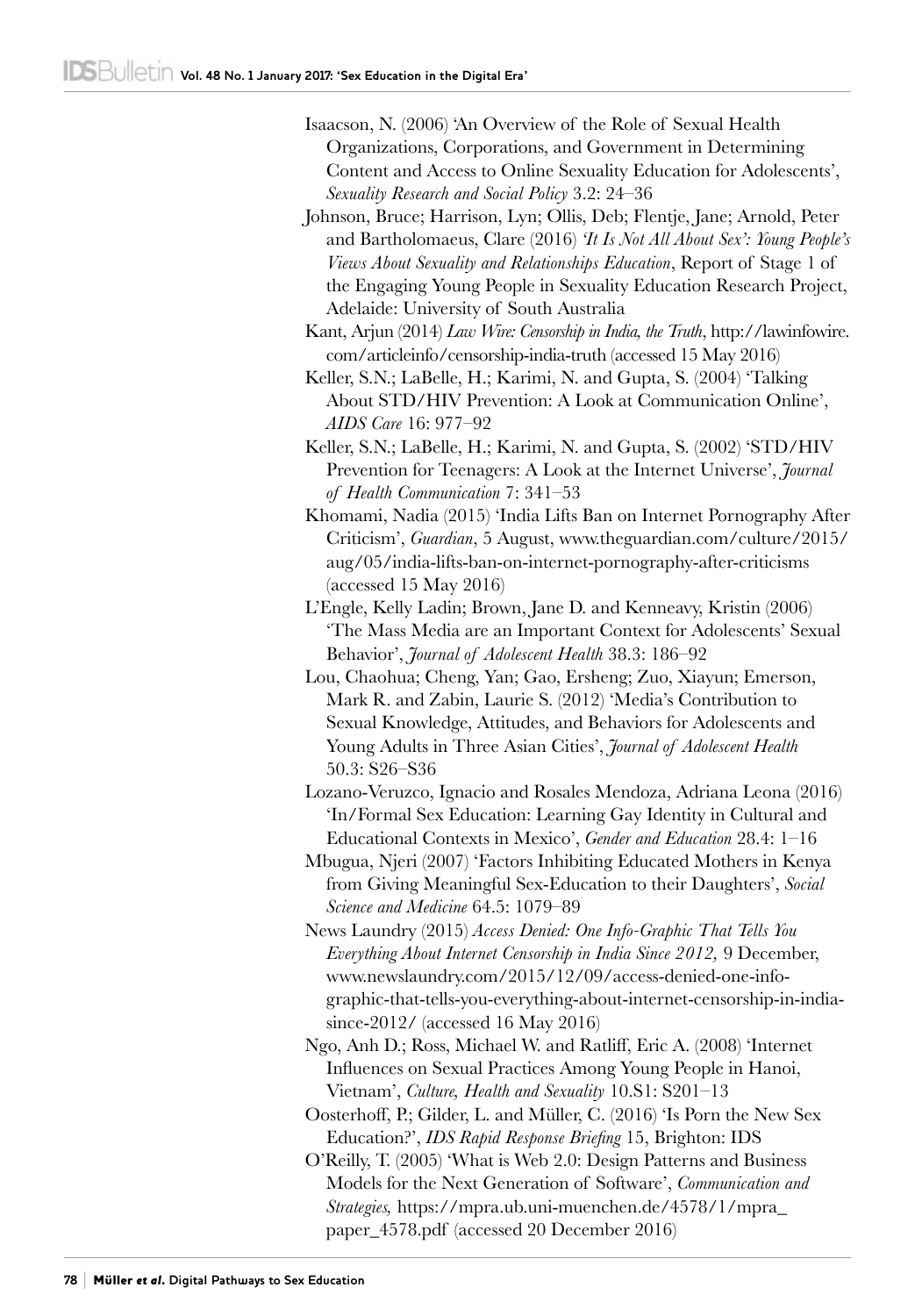- Pendry, Louise F. and Salvatore, Jessica (2015) 'Individual and Social Benefits of Online Discussion Forums', *Computers in Human Behavior* 50: 211–20
- RSF (2016) *Egypt*, Reporters Without Borders, https://rsf.org/en/egypt (accessed 15 May 2016)
- Simon, Laura and Daneback, Kristian (2013) ' "Adolescents" Use of the Internet for Sex Education: A Thematic and Critical Review of the Literature', *International Journal of Sexual Health* 25.4: 305–19
- *The Star* (2015) 'Film Board Bans "Pornographic" Durex, Trust Condom Ads', 16 December, www.the-star.co.ke/news/2015/12/16/filmboard-bans-pornographic-durex-trust-condom-ads\_c1261936 (accessed 15 May 2016)
- Subrahmanyam, Kaveri; Greenfield, Patricia M. and Tynes, Bradesha (2004) 'Constructing Sexuality and Identity in an Online Teen Chat Room', *Journal of Applied Developmental Psychology* 25.6: 651–66
- Tang, Amy; Rankin, Evan; de Caires, Brendan and Beesley, Drew (2015) *Imposing Silence: The Use of India's Law to Suppress Free Speech*, Toronto and London: PEN Canada, International Human Rights Program (IHRP) and PEN International, www.pen-international.org/wpcontent/uploads/2015/05/Imposing-Silence-4-WEB.pdf (accessed 15 May 2016)
- UNESCO (2015) *Emerging Evidence, Lessons, and Practice in Comprehensive Sexuality Education: A Global Review 2015*, Paris: United Nations Educational, Scientific and Cultural Organization
- UNFPA (2014) *UNFPA Operational Guidance for Comprehensive Sexuality Education: A Focus on Human Rights and Gender,* New York NY: United Nations Population Fund
- United Nations (2015) *United Nations Population Fund Country Programme Document for China*, Executive Board of the United Nations Development Programme, the United Nations Population Fund and the United Nations Office for Project Services, www.unfpa.org/sites/ default/files/portal-document/China%20CPD%20-%20ODS.pdf (accessed 15 May 2016)
- Zhou, Decai; Yiqing, He; Caiquan, Bai and Jichao, Lv (2014) 'Research on Evaluation for Population Quality in China Based on FAHP', *Journal of Applied Sciences* 14.3: 296–300